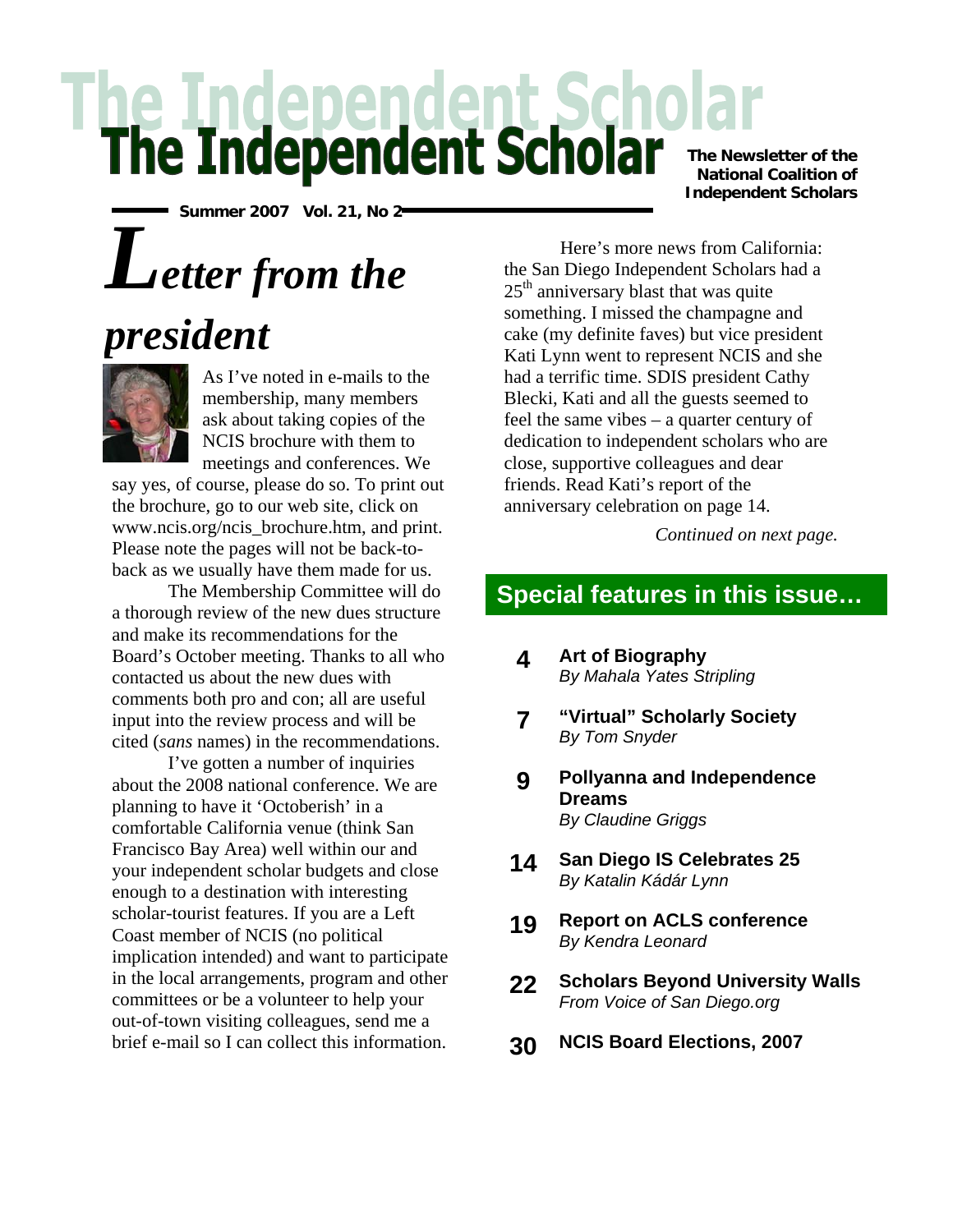## **Contents**

| 3                       | Letter to the Editor                                                     |
|-------------------------|--------------------------------------------------------------------------|
| 4                       | Art of Biography, Part I<br>By Mahala Yates Stripling                    |
| $\overline{\mathbf{7}}$ | "Virtual" Scholarly Society<br><b>By Tom Snyder</b>                      |
| 9                       | Pollyanna & Independence Dreams<br><b>By Claudine Griggs</b>             |
| 11                      | Final Call for Papers - International<br>Journal of Independent Scholars |
| 12                      | Indy Times<br>By Mahala Yates Stripling                                  |
| 14                      | <b>Report on SDIS Celebration</b><br>By Katalin Kádár Lynn               |
| 15                      | <b>New member Profiles</b>                                               |
| 18                      | A Passing: S. Ruth Lubka                                                 |
| 19                      | Report on ACLS conference<br>By Kendra Leonard                           |
| 20                      | A Bit About Bryher<br>By Elizabeth Lloyd-Kimbrel                         |
| 22                      | <b>Scholars Beyond University Walls</b><br>From Voice of San Diego.org   |
| 25                      | Misc. 'Minders, Musings                                                  |
| 25                      | <b>Book Discounts for NCIS Members</b>                                   |
| 26                      | An Open Letter to JSTOR                                                  |
| <b>30</b>               | NCIS Board Elections, 2007                                               |
| 30                      | Interim Treasurer's Report<br><b>By Tom Snyder</b>                       |
| 31                      | <b>Book Review: Midnight</b>                                             |
| 31                      | <b>Clarification on TIS Book Reviews</b><br><b>By David Sonenschein</b>  |

#### **Deadlines for submitting articles, essays, papers:**

| February 15 | August 15   |
|-------------|-------------|
| May 15      | November 15 |



NCIS P.O. Box 838 Saint Helena, CA 94574

Phone 415-518-1089 Fax 707-967-0339 www.NCIS.org

#### *Letter from the president, continued*

Another must-read report: Kendra Leonard on her attendance as NCIS representative to the May meeting of the American Council of Learned Societies (page 19). Kendra has pointed out some serious issues we need to grapple with. I suggest you give this report your close scrutiny.

Warmest thanks to David Sonenschein with whom we worked - we being Kati Lynn, Tom Snyder and I - on getting out the 2007 Membership Directory which was an all-volunteer effort. Note in the Index by Discipline that there have been some changes, reflecting members' selfidentification and a sorting out of the names of fields for more rational indexing. Three disciplines that appeared in 2006 are not represented in 2007: City Planning, Cultural Studies, and Death/Aging. Two new areas are Area Studies and Creative Arts. American History and Studies has been changed slightly to American History/ American Studies while Comparative Literature has become Literature (Comparative) to keep it with its Literature siblings. Likewise, Intellectual History has become History (Intellectual)/Scholarship while History (other than American) is now a twosome -- History (European) and History (Other).

May I wish you all a pleasant, productive, and restful summer despite lots of faraway travel, research and writing commitments, publishing deadlines, family picnics, and so on.

*Janet I. Wasserman*

<[mae08ben02@aol.com](mailto:mae08ben02@aol.com)> mae08ben02@aol.com> 212-222-2015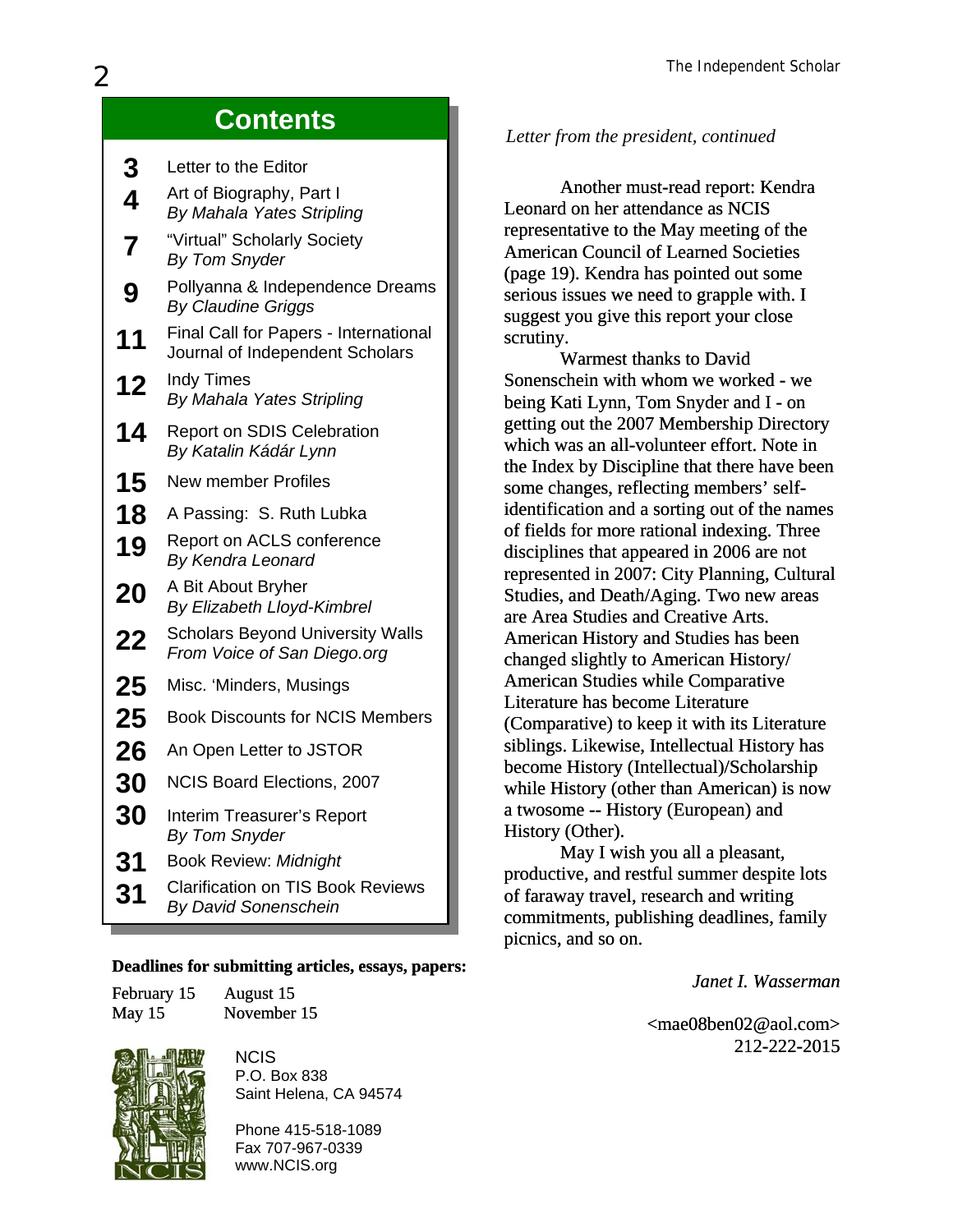## **What we hear from our members. . .**

Opinions expressed by contributors may or may not reflect the opinion of the editor and *The Independent Scholar.*

#### To the Editor:

The opinion of those favorable to the change in the dues structure has been published in TIS. I certainly appreciate the sympathetic motivations that led to this change, which I challenge, however, based on the following considerations.

A point, first, which a colleague brought to my attention. This committed and long-time member, who has not renewed his NCIS membership, noticed a discrepancy between the two dues increase announcements he received: the first calculated contributions according to family income, and the second just stated income (a notion that presumably could be deduced as individual). He said that had it been individual, he would have stayed on board. Incidentally, most organizations (AHA, APSA, OAH, ASA, etc.) tally their rates according to *individual* income.

In evaluating the adjustment in contributions, one must note that NCIS, while charging a portion of its members substantially more than other organizations for membership, is in no way capable of offering them what professional associations do. Most of these give subscribers access to a wide array of periodicals in their field (the ASA publishes 10 journals), and access to their archives, either free, or for a small additional amount. Since Independent Scholars remain active in their particular field, why pay double or more the amount to remain part of an association that is in no way competitive? If most Independent Scholars are in difficult financial circumstances, would they not choose to relinquish their ties with NCIS rather than foregoing the immense wealth of resources that their immediate intellectual homes provide?

NCIS, to my knowledge, is not growing, and has been stagnating for several years. The "life membership" category, a notion imported from long-standing and solid organizations, shows some exaggeration.

While the new dues structure is indeed borrowed from other professional organizations, NCIS is not like other societies. Its whole purpose, as I see it, has been to foster a community of scholars as equals outside the academe. Those who wanted and could afford it, contributed to its funds through financial donations, and to its services by volunteering. I do think there is a clear merit in extending help to those who have difficulties, but another way could have been found, like, for instance, earmarking some funds from received donations to extend membership. I believe that PRF waives dues for low-income members, and NCIS could do the same while raising general contributions to \$50.

Of paramount concern to me, is that the new dues structure indicates a drift. It represents a significant change: introducing income disparities means implicitly reinforcing the notion of contingent scholars, which is directly imported from the academic world. Of course, many NCIS members are unemployed and would have yearned for a University career, but this does not signify that NCIS is an advocacy group for this section of our membership. For years I have struggled to change this image within the ACLS constituent societies, for it would have gotten us nowhere except waiting for crumbs on the margins, and to further instead the profile of an emerging community of scholars transformed both by the possibilities technology offers and by increasing longevity.

I deplore the fact that those who have shown reluctance to abide by the new dues structure have been simply dropped from the NCIS list without consideration for their past services. Your elimination from the directory of two long-term and dedicated NCIS members - Gloria Erlich and Harold Orlans - runs completely counter to our interests.

Sincerely, Laura Garcés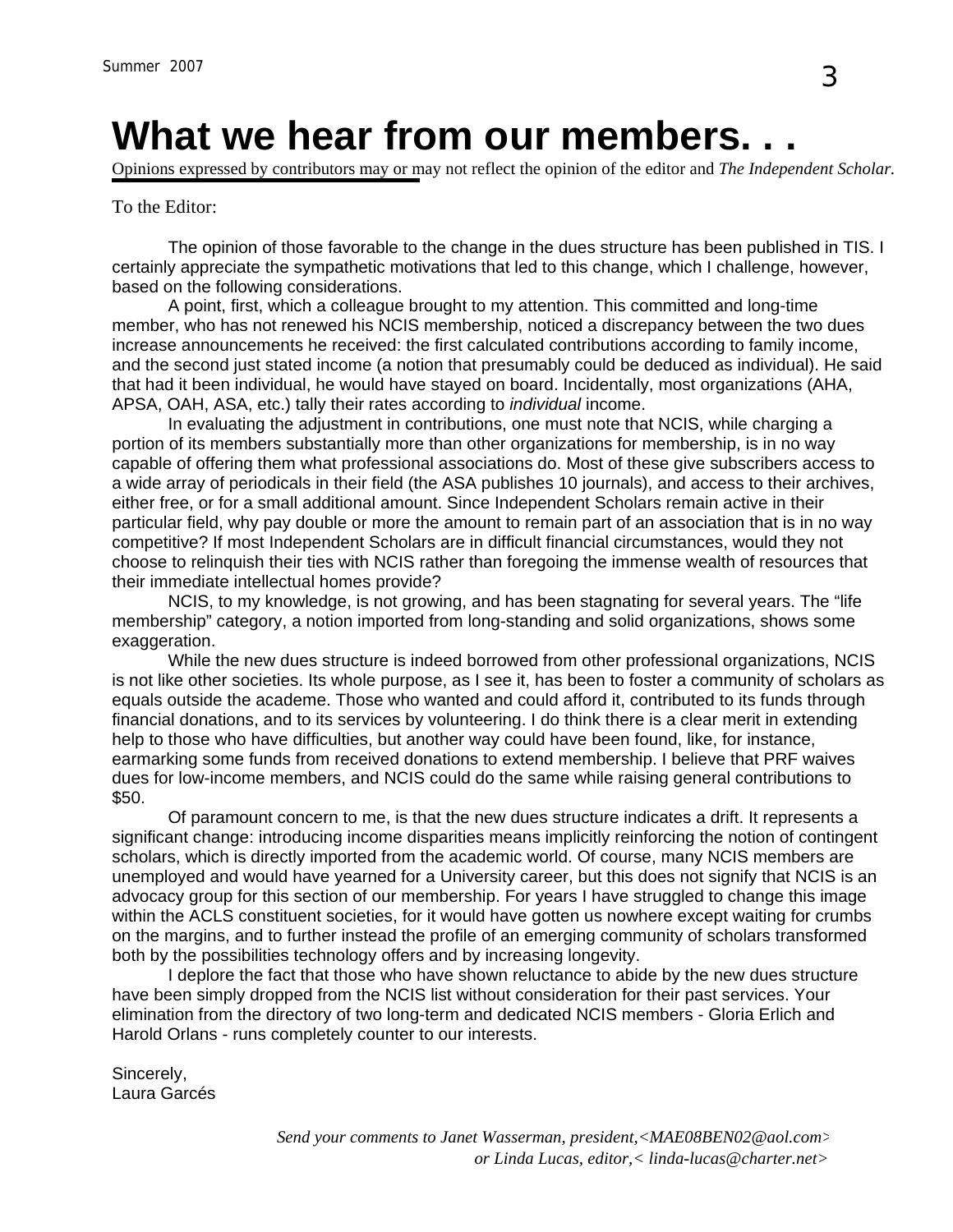## **The Art of Biography**

*By Mahala Yates Stripling*  **<DrRhetoric@aol.com>** 

*Editor's Note: This six-part series on the art of biography derives from Stripling's conference presentations and university lectures given over a ten-year period. It shows the process from choosing a subject, to researching, interviewing, and transcribing—and the equipment required—to the multitude of daily stylistic and ethical choices a biographer must make while writing. It addresses the special concerns when the subject is living. The series concludes with finding a publisher, and the final proof editing and marketing of the biography.* 

*To those NCIS members who are thinking of writing a biography, this series offers sound guidelines. To those in the midst of writing one, as this series unfolds over the next two years, I ask that you send your comments and questions either to the series contributor, Mahala Yates Stripling, at <[DrRhetoric@aol.com>](mailto:DrRhetoric@aol.com) or, if you wish them to be considered as a Letter to the Editor, to Linda Lucas at [<linda-lucas@charter.net](mailto:linda-lucas@charter.net)>.*

### **I. Overview and Getting Started**

Thinking about writing a biography? My first advice is, choose your subject wisely. For you will be living with him or her for a long time. The biographer David McCullough started working on Pablo Picasso, and two years later he abandoned the project, saying he found Picasso's personal life too repellent and his story uninteresting, with too few personal struggles. He commented that choosing a biographical subject was like finding a roommate: "You're better off with someone you like." On the average, biographers will spend four years researching, another four writing, and then at least two promoting all of their hard work. When the subject is living, as mine is, there are added concerns, but it may be more interesting as well.

#### **Find your subject**

I first was acquainted with my subject, Dr. Richard Selzer, a Yale surgeon-writer, when I read his cross-over book, *Mortal Lessons*

in 1976. I approached him about compiling a bibliography on him, which was subsequently published in *The Bulletin of Bibliography* in 1990. I followed that with master's (1993) and doctoral work (1997). I have been in touch with him all throughout these years. So it seemed a natural progression to move forward with a biography. But when I asked him in 1998 about writing one on him, at first he said he was "unworthy" and that his life had already been revealed in his writings, making it "an open book." In fact, his eleven books of short stories, essays, and memoirs are a valuable resource, but they are literary (read: partly made up). Sorting fact from fiction makes a biographer's job doubly hard. But while these jumbled writings confuse chronological order, they show Selzer's brilliance, humility, and imagination. Undeterred, and not realizing the full extent of the above, I pressed on and at last, he consented. I had my work cut out for me.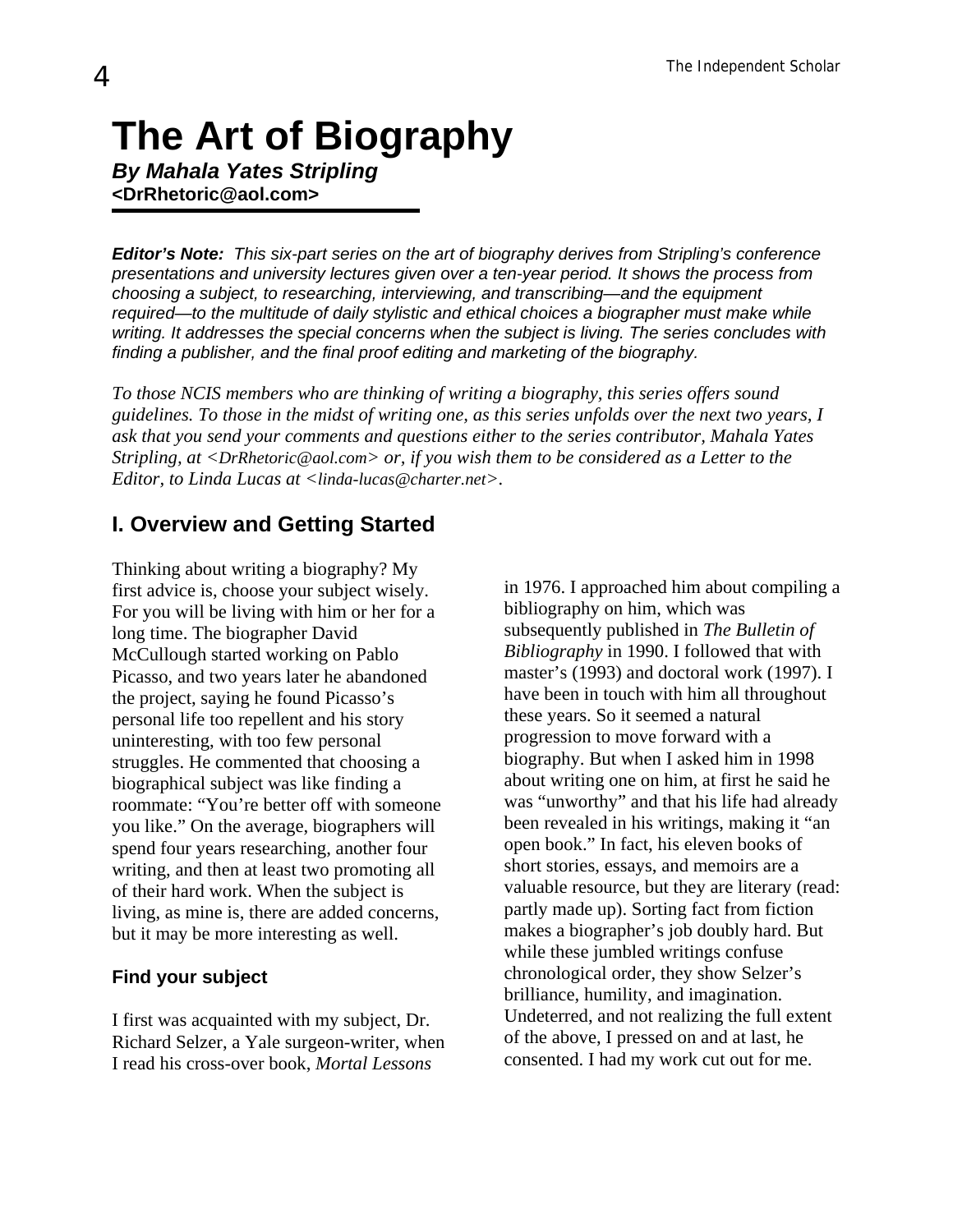#### **Define subject's merit**

Why is Richard Selzer (b. 1928) an important subject worthy of so much of my time and effort? He is a renowned doctorwriter often mentioned in the same breath with John Keats, Anton Chekhov, and William Carlos Williams. This is his first full-length biography. Following in his literary ancestor's footsteps, he was among the first contemporary physicians to understand the power within medicine of writing and reading fiction. His work influenced other writers, and medical education was transformed: it recognized that which it can only get from the Humanities and particularly from literature. He is an important figure in the evolving canon of literature and medicine. Selzer's attempts "to make art" in the midst of a busy surgical career are interesting—his road has not been an easy one to walk. At first, mainstream medical thinking viewed his poetic prose and humanistic thinking as warm and fuzzy and useless compared to the teachings of the hard sciences. His colleagues would not sit with him at lunch in the Yale-New Haven Hospital cafeteria, fearing that as he wrote he was "telling the secrets of the priesthood." They were right, he did. But their early resistance has shifted, and now these same people consider Selzer their spokesperson, and three-quarters of medical schools now teach literature. His work broaches controversial topics like mercy killing, organ transplantation, and abortion. Important issues appearing in Selzer's work include: how doctors may feel inadequate like impostors—with fears and trepidations just like the rest of us; how doctors may hate a patient and have to overcome their feelings of revulsion to adequately treat him; and how doctors have to carefully approach

writing about their patients because they may be breaching doctor-patient confidentiality.

#### **Identify your sources**

The bibliography I had compiled gave me a leg up; I was started. Also, the face-to-face interview I conducted with Selzer at his home in New Haven, Connecticut, in 1992 for my master's work set a foundation. From 1998 on I have interviewed him in person every year. To prepare for interviews, I read

ongoing publications on him, which tender valuable facts and let Selzer spin stories. In 1991, a Selzer Archive was established at the University of Texas Medical Branch-Galveston, so I made two visits to look through boxes and boxes of letters, diaries, and drafts, using my scanner to copy onto my laptop. The archive is being continually added to. Over the last eight years, I have conducted telephone and personal interviews with over 100 Selzer intimates, acquaintances, and family members (some were not forthcoming) for corroboration and alternative perspectives. I augmented all of these compelling accounts with facts and ideas gleaned from numerous book reviews and critical pieces.

#### **State your problems**

Setting out, you can't possibly know all the problems you will have to deal with. My main problem was to put the events of Selzer's life in chronological order, thereby squaring away some facts. I was able to show what contributed to his becoming a surgeon first and then a writer. As an added bonus, as I researched each stage of Selzer's life I felt the pleasure of getting to know, all over again, the mind that created some of my favorite writings. I felt sorrow when a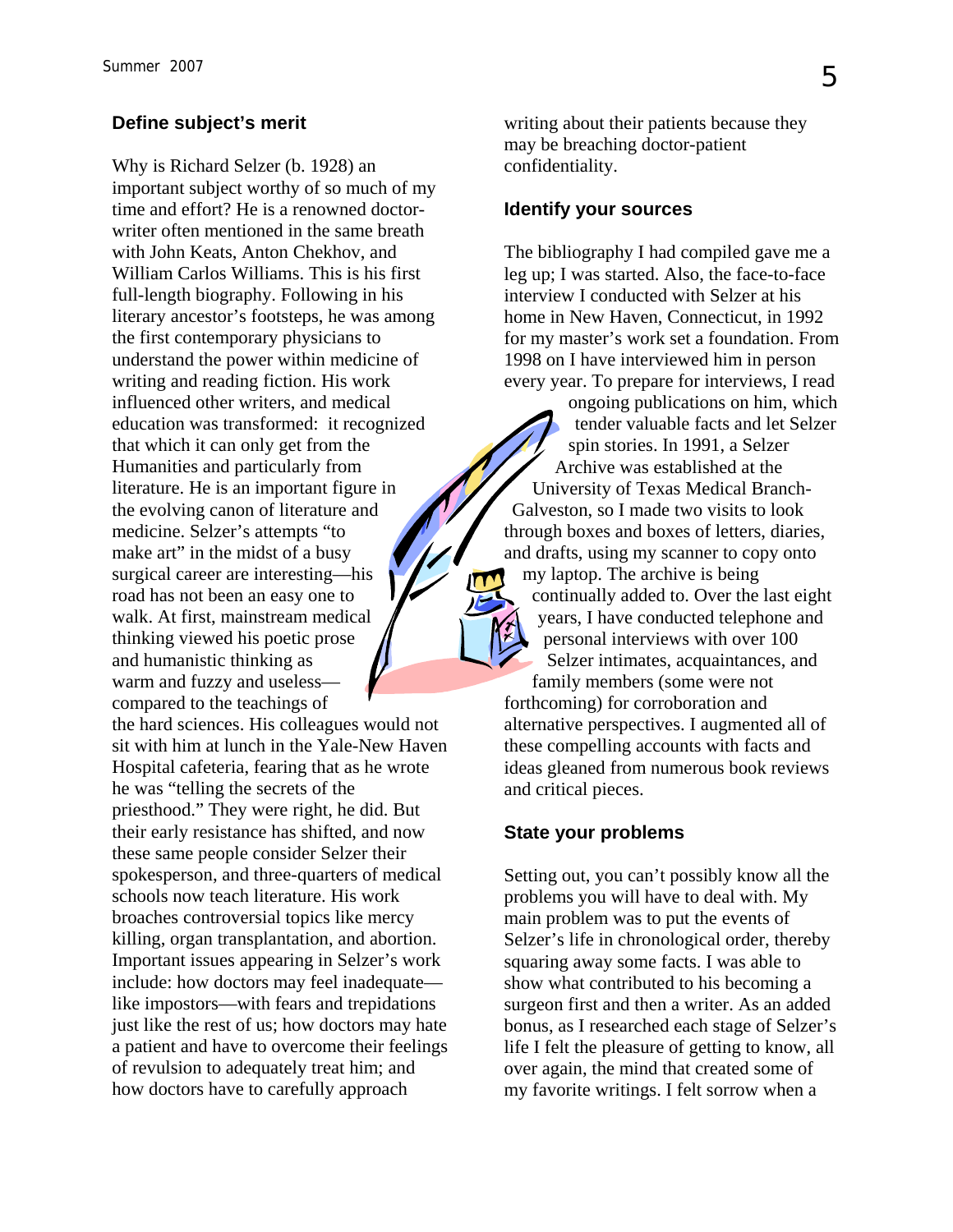grandson was born with birth defects. I also experienced joy when he was named runnerup for the prestigious Pen-Faulkner prize. But no matter how exhaustively I researched, I came to realize that some things are unknowable. Like most people, Selzer's memories, self-styled as "gaptoothed," can be sharp and focused or foggy. But when he's in storyteller's mode he comes to life.

#### **Set your objectives**

My objectives, which evolved, became fourfold: I connect Selzer's works to his life experiences, showing how his imagination flies; I comment on his themes and styles; I explicate his role in balancing the technological outlook of medicine with empathy for patients; and I establish his significance in the evolving canon known as literature and medicine.

#### **Know personal challenges**

Because of Selzer's

accessibility, I admit to being a bit of a sycophant when I first started this project ten years ago. Anything I wrote on Saint Selzer at that point would have turned into a Boswellian hagiography. Fortunately, that honeymoon phase was replaced with a biographer's objective realism. Other qualities desirable in a biographer are an obsessive tendency and inbred patience. These are necessary to keep focus and follow-through. I have missed one selfimposed deadline when new material popped up from the archive. Editors at a publishing house go through manuscripts and select those to discuss in committees that meet twice a year. From the time of acceptance, it takes at least a year to process

a manuscript for publication. Substantial problems, such as major rewriting and acquiring permissions can cause unexpected delays. My next deadline is this June/July to reach a publication goal of fall 2008  $(Selzer's 80<sup>th</sup> birthday)$ . Wish me luck!

#### **Expect this next**

In part II, I discuss the many hats I wear and the team I have built (one got me out of trouble). I explain how I research and record historical events, retell stories, and find

parallels and use examples. I show the importance of keeping headsup throughout the process to avoid the quicksand of ethical dilemmas. At last, I show you how I test my product.

#### **Here are tips**

To digitally organize your material into each chapter, create a master document. Also, to physically organize your material (photos,

drafts), separate it into chapters laid out onto a large table or several smaller tables. I use colorful toy bins for the overlap.

© Mahala Yates Stripling 2007

First serial rights granted to *The Independent Scholar* (NCIS).

To see period postings on *Richard Selzer: A Biography* (in two volumes), including evolving table of contents, see: <[http://medicalhumanities.net/chapter.html>](http://medicalhumanities.net/chapter.html).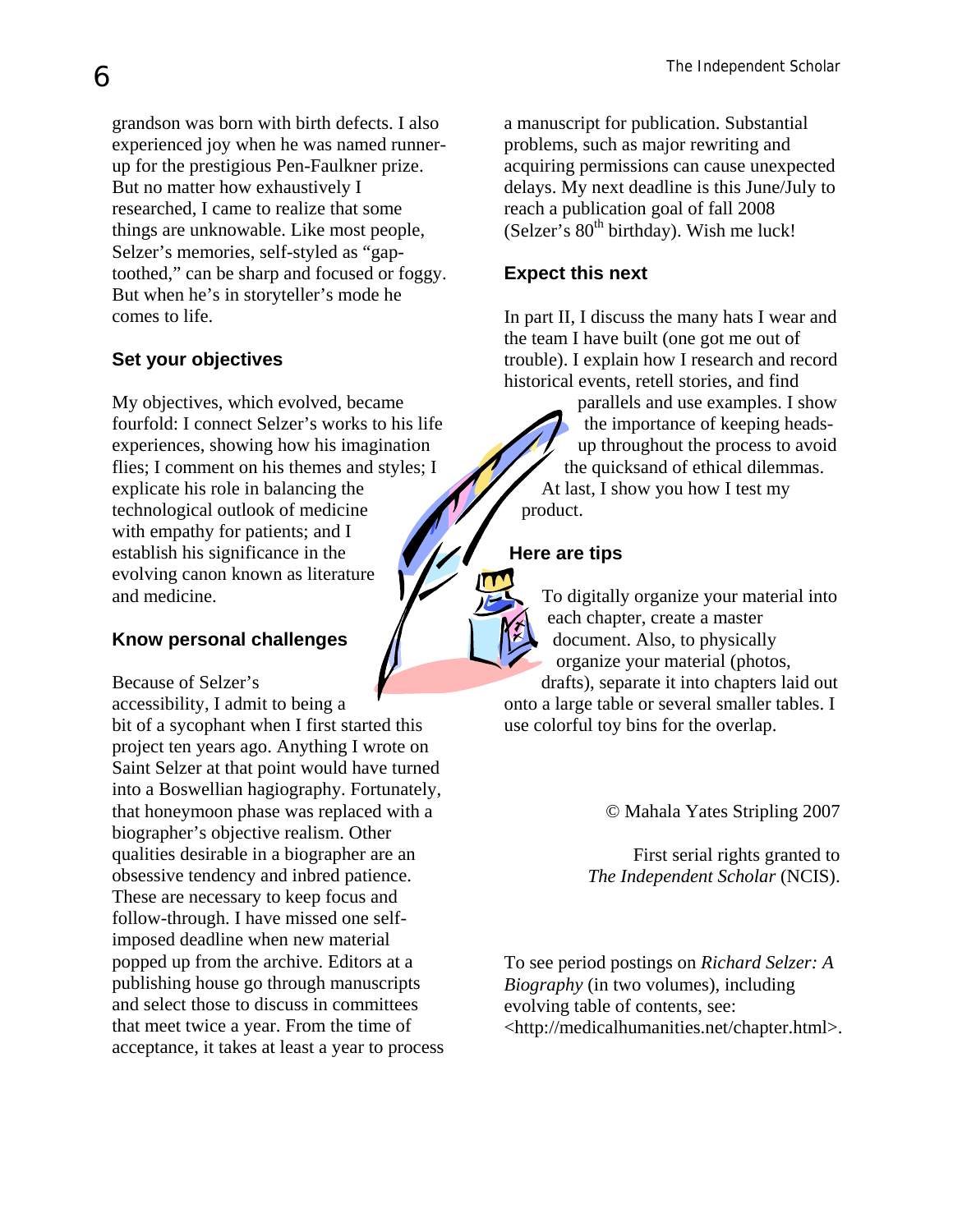## **How I Created a "Virtual" Scholarly Society in Three Easy Steps**  *By Tom Snyder*

I am a retired surgeon, and a retired naval officer. I just happen to live in the town that had the first Navy base on the west coast, the now closed Mare Island Naval Shipyard.

The Navy's first hospital also was located at Mare Island, and I decided that writing its history would be a good way to combine my medical and military interests, and get back to what I've always loved—history.

## **Step 1:**

#### **Deciding, with good support, to do the deed.**

Part of my research required visits to the Office of the Historian at the Navy's Bureau of Medicine and Surgery, where I became friendly with the junior historian, André Sobocinski. After a couple of years of quarterly research visits, André and I got to talking about our dream of a Society that would serve to gather people who are interested in our rather narrow niche of the historical world—the history of medicine unique to the maritime environment.

Straight away, I volunteered to launch the organization; André agreed to edit and produce a Society publication.



## **Step 2:**

#### **Gather a few committed souls, agree on the goals of your Society, and let it loose!**

André also offered to feed me names of interested people (lots of folks interested in the history of Navy medicine pass through his Foggy Bottom office), and I agreed to contact each one. I used email only, writing to candidates and inviting them to look at a flyer about the prospective Society. By May 2006, I had recruited about ten interested people. It was time to officially launch the Society.

We chose the annual meeting of the American Association for the History of Medicine in Halifax, and at 7:30 AM on a Sunday morning, five stalwarts met over breakfast to discuss the Vision and Mission of the Society. By 9:00 AM, we had decided to go "official," and the Society was born.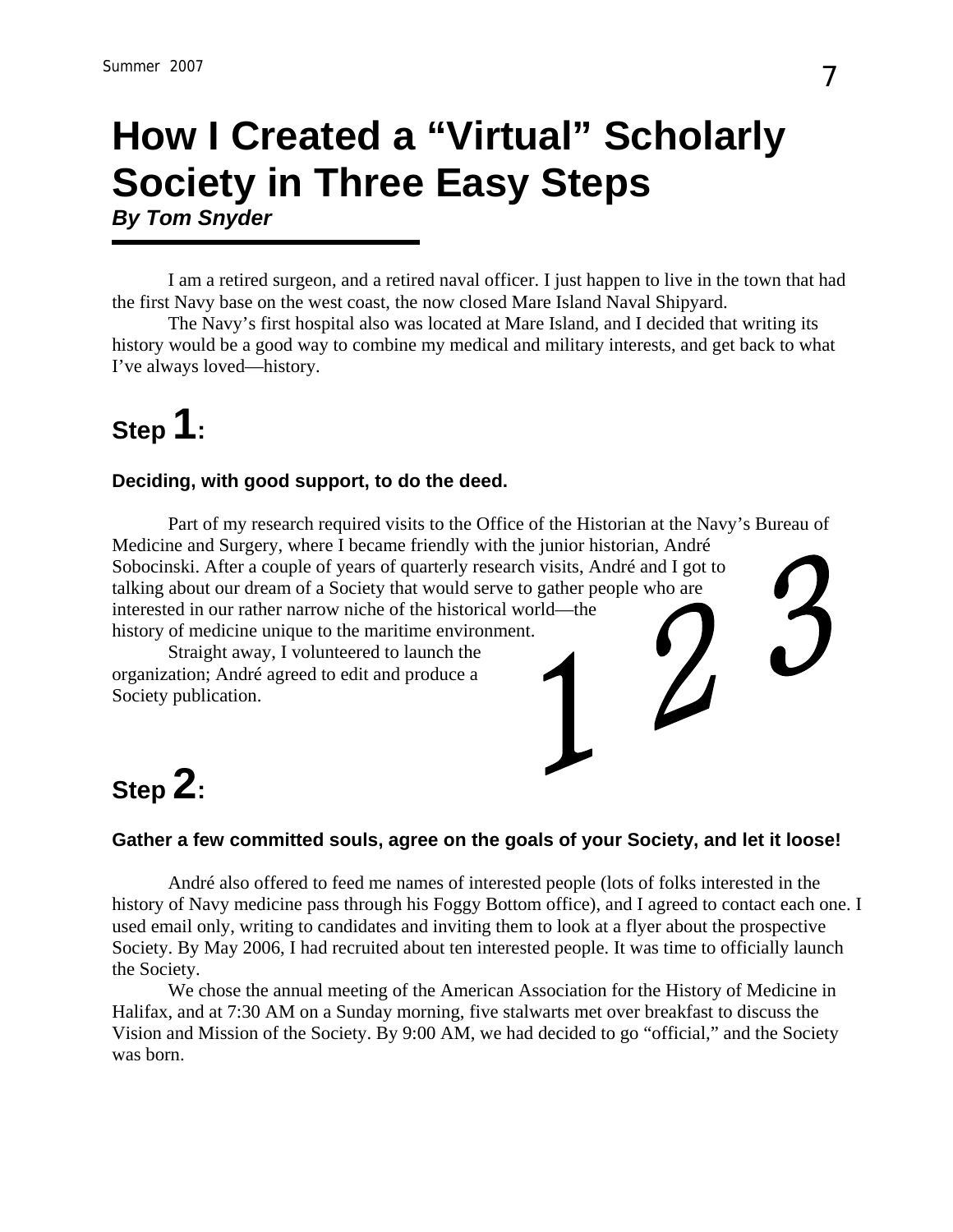## **Step 3 is ongoing:**

#### **Grow the Society, and plan for the future.**

I have emailed the libraries of most US medical schools to request they post our flyer; I have emailed our information to academic and historical organizations with requests that they publicize our Society; I continue to email contacts, or reply to inquiries that I receive by mail.

Do you see a theme here? Everything is done by email, including the sending and receiving of the Society membership application. The result is that our costs are nil, and the only "fee" for Society membership, so far, is the time it takes to fill out and return that form.

And André has come through with two issues of what is now our bimonthly publication, *The Grog Ration*, a .PDF file, distributed by—email.

Since May 2006, we have grown to 40 members from six nations. Our members all have an interest in the history of medicine: medical practitioners, civilian and military, active and retired; graduate students; professors, and a professional historian or two. We even can claim the Director of the Medical Department of the Royal Danish Navy as one of our number!

In May 2007, we will have our first non-virtual event: the First Annual Meeting and Papers Session of the Society for the History of Navy Medicine, to occur concurrently with the AAHM meeting in Montreal.

#### *Addendum to original article, as reported by Tom Snyder, June 5, 2007:*

STATES

The SHNM did indeed have our first non-virtual event, in Montreal, at the same time as the annual meeting of the American Association for the History of Medicine.

While attendance was light (the location and time were inconvenient--learning pains!), we had four excellent papers: one

by the head of history at Old Dominion University, another by a surgeon from the Fleet, one from the curator of the naval medical collection at the Armed Forces Institute of Pathology's Museum, and one by the dean of Navy medical historical writers in the US.

We are already planning for our second annual meeting and papers session, to be held concurrently with the AAHM meeting in Rochester, NY, in April 2008! The organization numbers exactly 70 members, and is looking to grow to 100 by the end of the year. We are planning now to set up a non-profit Foundation for the History of Navy Medicine. I have

been told there are quite a few wealthy Medical Corps admirals (and other medical types) who want to donate substantial funds to such a Foundation, with the view of someday having a museum (possibly located in the *USS Iowa*), dedicated exclusively to the history of Navy medicine.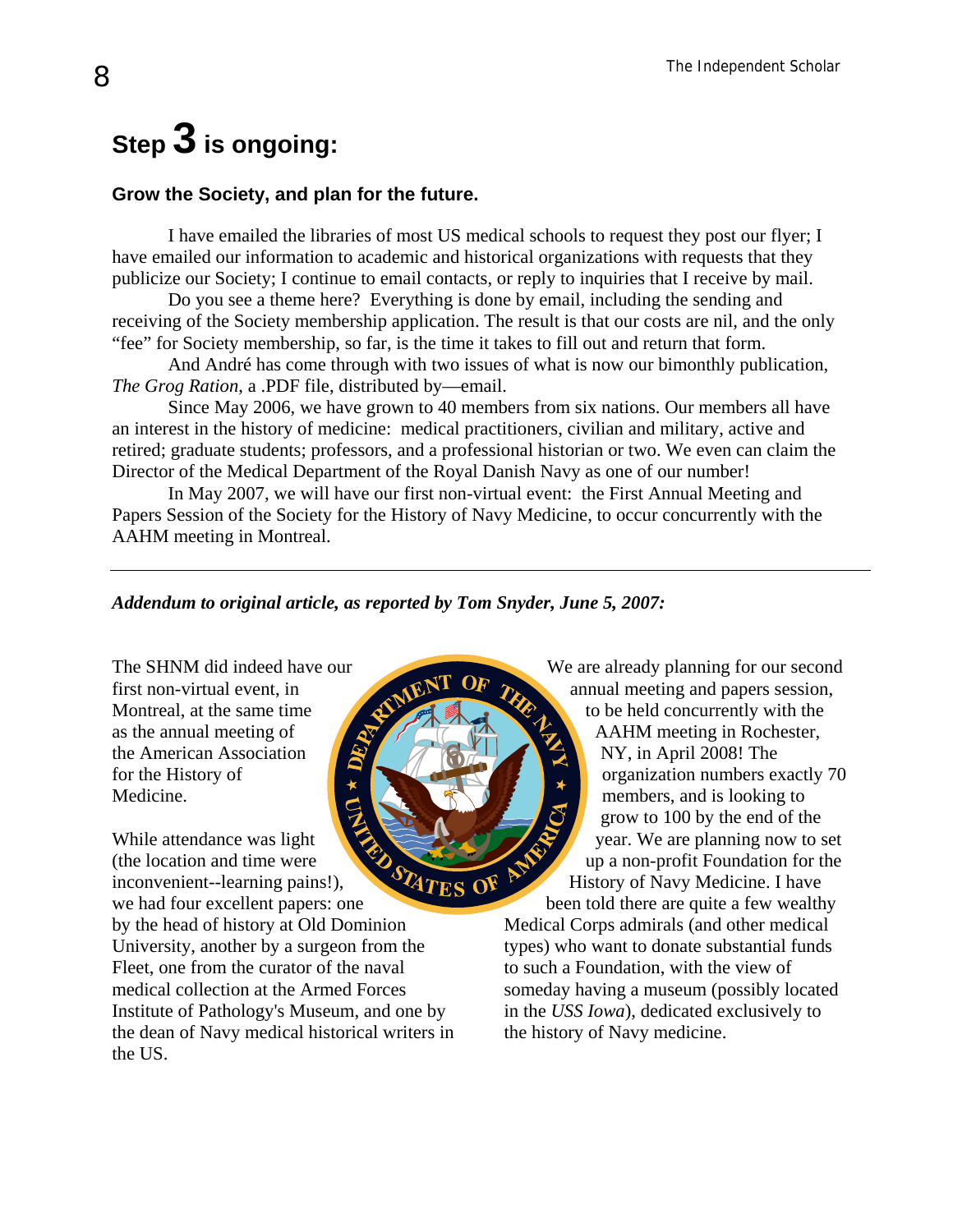## **Pollyanna and Independence Dreams**  *By Claudine Griggs*

I am a writer, independent scholar, and an adjunct instructor in the Rhode Island College English department. Sometimes I investigate full-time teaching appointments at community colleges, or perhaps a university lectureship, but my heart doesn't seem in it. When I received a call last spring to interview at a college with a 5/4 teaching load, I decided that, in fact, I was a happy "independent" and removed myself from the full-time market.

But let me pause briefly with a little

background noise: In July 2007, I will turn 54. The age is important. It whispers variations of "just do it" regarding all ambition. I taught full-time in the 1980s for four years and then

bolted to law firms in the private sector as an executive assistant/office manager. The money was better, the hours fewer. Somehow, from 1993-2004, I published three nonfiction books about gender identity, transsexualism, and social construction of attributed gender (along with the reconfiguration of body to support that construction), i.e., *Passage Through Trinidad* (1996), *S/he* (1998), and *Journal of a Sex Change* (2004). In 2001, I returned to teaching during the opening season of Soka University of America, in Aliso Viejo, California, while keeping a wandering eye on continued publication. Love led me to Rhode Island in 2003, where I gnashed my teeth through a first New England winter, developed a "full-time equivalent" teaching load at two institutions, and spent summers working on a literary fantasy novel. However, before the release of *Journal*, I turned down a contract offer for a fourth "gender book,"

which signaled the end of attempts to publish my way into a regular teaching post and of my predilection for what one editor called "participatory ethnography." I simply wanted to do other things: venture into fiction; write year-round and not just in summer; redefine my professional identity from "tenure-line wannabe" to unrepentant writer, adjunct, and investigator of topics without regard for institutional sex-appeal.

This sometimes feels self-destructive because working as a part-time instructor/

**…working as a part-time instructor/independent scholar can be a precarious soft-shale walk along the whims of departmental budgets…** 

independent scholar can be a precarious soft-shale walk along the whims of departmental budgets, shifting enrollments, available course times, and publisher tastes. But

somehow, for me, combining the associated risks is like multiplying two negative numbers. The product is more adventure than black hole. Let me explain some enabling functions.

*Dwarf Days*, that novel I worked on during my initial Rhode Island summers, is now miraculously under review by a young-adult publisher, despite a 127,000-word count and adult language. But as I wait for a response and put the final touches on a new novel, I expect *Dwarf Days* to be rejected, which is a subtle part of my "happy independent" strategy. That way, when I receive literary pink slips, I can pat myself on the back for (1) judiciously maintaining my part-time teaching schedule, (2) brilliantly predicting the future, and (3) bravely accepting the artistic hardships of a non-affiliated life. If I am wrong in my prediction, the joy of publication overshadows the three rationalizations. This might be a postmodern form of quiet desperation, but I have already been "right" 37 times in my first-round predictions for *Dwarf Days*, and I am still standing. And there are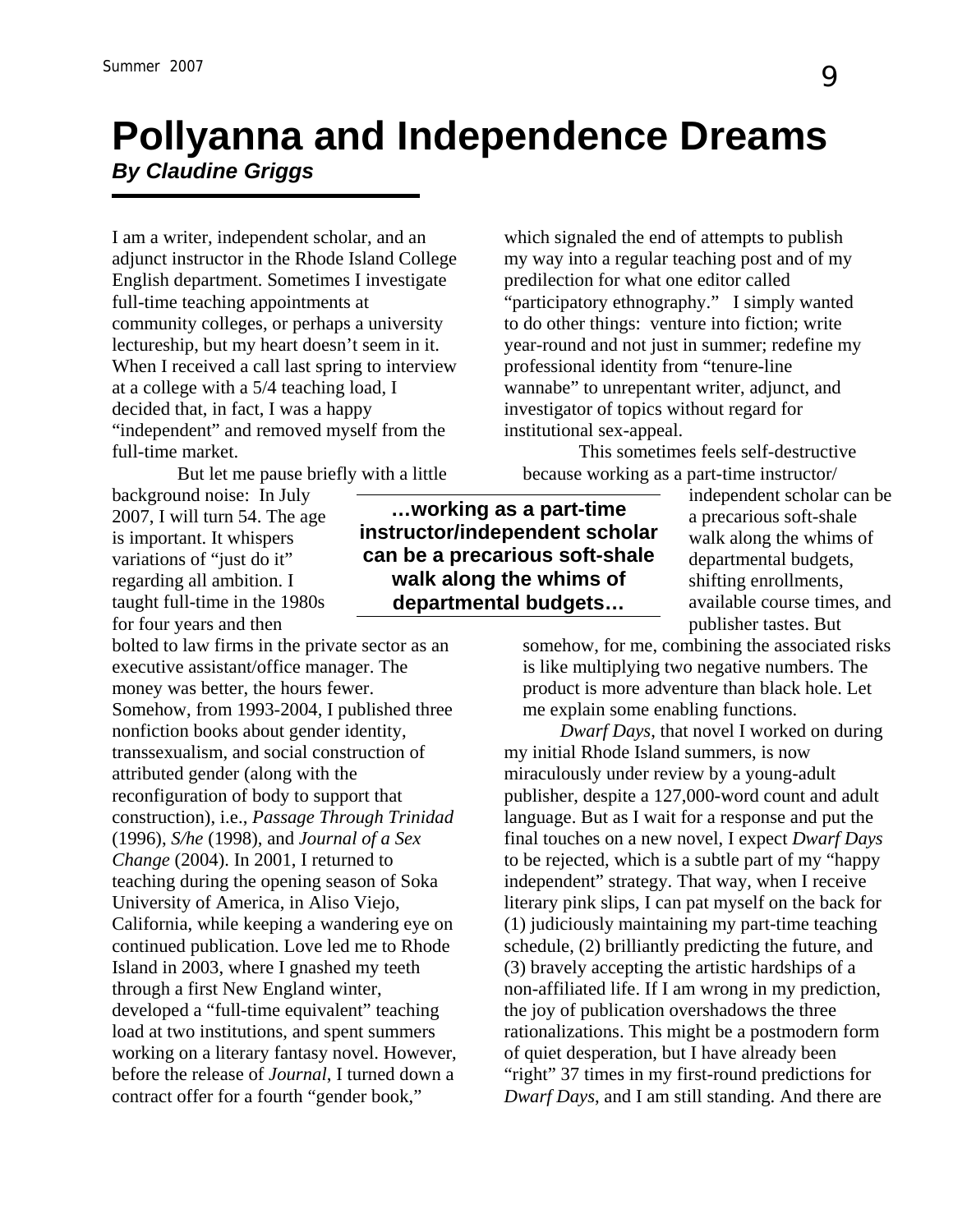the platitudinous "almosts" that provide further comfort. For example, one editor writes: "Having examined your proposal…and discussed it among ourselves…[t]he idea of putting disparate market genres together always offers opportunity, and I have to admit that we do feel there's some potential for bringing 'high fantasy' conventions into a slightly tongue-incheek political thriller…," but we are not "best positioned to give it a decent chance at sales." I can live off such rejections for days, smiling in the face of under-projected sales or other apocrypha that do not fit into my Independence Bible. And as I wait to hear from that single editor who asked to look at the whole *Dwarf Days* manuscript, I am finishing another called *Desperate Moon*. I anticipate rejections on that one, too. I laugh.

I have not, however, gone completely *Star Wars* with my authorial ambitions, swirling imaginary inktipped light-quills in my living room. I want to teach *and* maintain my independence. Writers can

become isolated beyond sensibility, and adjuncting is a good social and financial insurance policy. Further, I have been freelancing long enough to know that there are more losers than winners of royalty jackpots (the payouts for my published academic nonfiction have been less than I would have earned as a part-time burger-and-fries scholar). So there will be no burning bridges. I keep my class rosters dry and shoot for reasonably good teacher evaluations. That's sensible. *Dwarf Days* might not return page proofs. *Desperate Moon* might be too desperate. And even if both find a publisher, sales might flop without the flip.

"Potential" realities sometimes require sub-rationalization: The ethereal psychic rewards of teaching that empower my willingness to write, submit, and face cyclical editorial rejection. To be sure, regular faculty

**I have not, however, gone completely** *Star Wars* **with my authorial ambitions, swirling imaginary ink-tipped light-quills in my living room.**

and administrators can be downright ill mannered to adjuncts. They seem to think that "independent scholar" is code for "couldn't finish dissertation," "failed job search," or "undercover waitress." But English departments almost always inspire me to read more and to consider new investigatory topics. Academic personalities are interesting, too. I might just as easily run into a feminist philosopher poet or Victorian dramatist; and any related academic eccentricity seems inconsequential, perhaps because I possess more than my share. But mostly, there are fellow writers in almost every quarter who let me draw upon them for strength and warmth and encouragement. Try to find that with the regular hours and increased salary at the Law Offices of Sober, Somber, & Sue'um.

My 2007-08 academic year seems typically

uncertain, but my life-year looks pretty solid and independent. I have progressively cut my combined teaching load from 4/3 to 3/3 to 2/2, which I plan to maintain as I write throughout the year instead

of just summers. While my adjusted annual income is lower than it has been in 20 years, my daily word count is higher, and I am having more fun with a keyboard than is probably legal in most Red States. And when the inevitable late-night Reason Demon flutters about salary-plus-benefits and the logic of interviewing at that 5/4 college ("You know you really want it"), I am tempted less and less. More and more, my conglomerate occupations feel like an informed handshake agreement between better and best. I look around my small home office under a stairwell and marvel that, perhaps, I have constructed a respectable tenure portfolio in adjuncting, writing, and waiting for messages from editors that I have never met.

Then again, "card-carrying Independent Scholar" might be departmental code for "crazy woman *sans* Thorazine" or "too weird to be Orwellian."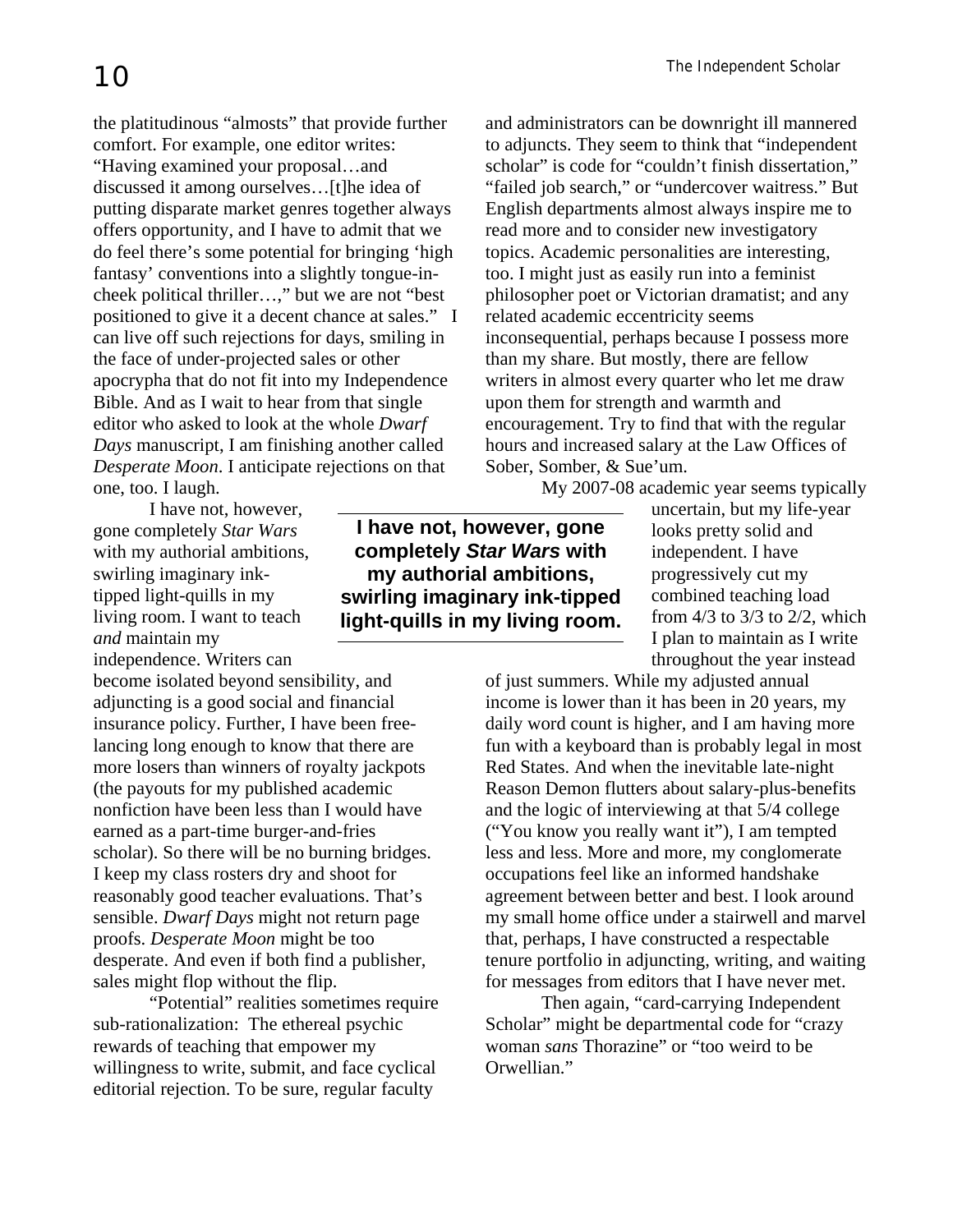## **FINAL CALL FOR PAPERS**

### *INTERNATIONAL JOURNAL OF INDEPENDENT SCHOLARS JOURNAL INTERNATIONAL DES CHERCHEURS INDÉPENDANTS*

The Canadian Academy of Independent Scholars / L'Académie Canadienne des Chercheurs Indépendants, is calling for papers to be published in the forthcoming first issue of its annual journal, the *International Journal of Independent Scholars / Journal International des Chercheurs Indépendants.\**

The journal encompasses all aspects of inquiry in arts, letters, humanities, and sciences. The journal is especially interested in fostering the publication of multidisciplinary research and works that explore the conceptual limits of established disciplines. The journal also publishes reports on current trends in interdisciplinary research, as well as documents about events involving scholars who have influenced the development of their own discipline.

#### **GUIDELINES FOR AUTHORS**

We invite independent scholars to submit an **abstract** (100 words maximum) and a short curriculum vitae together with their mailing and email address. Once your abstract has been approved we will contact you regarding the submission of an **article**. The journal accepts articles written either in English or French. Articles must be the author's original work and not under consideration by another publisher. The style should follow the recommendations of the *Chicago Manual of Style* (www.chicagomanualofstyle.org). Articles or materials sent to us are appreciated but cannot be returned. Articles should not exceed 6,000 words in length, including footnotes and references. Poetic texts may range from any length to approximately 1,200 words. Book reviews shall not exceed 400 words. All written material (preferred format: MS Word), photographs and/or illustrations (preferred format: JPG or TIFF) must be sent as an attachment to **cais\_journal@sfu.ca**.

#### **IMPORTANT NOTICE**

#### **Deadline for abstracts: June 30, 2007 Deadline for articles: October 30, 2007**

\*An independent scholar is a person who is pursuing knowledge in or across any field, but whose research is not supported, for the most part, by an academic institution. However, a person employed by such institution and who pursues research on a topic not related to her/his appointment, might be considered an independent scholar. Further information about the Canadian Academy of Independent Scholars can be found at <http://www.independentscholars.net. >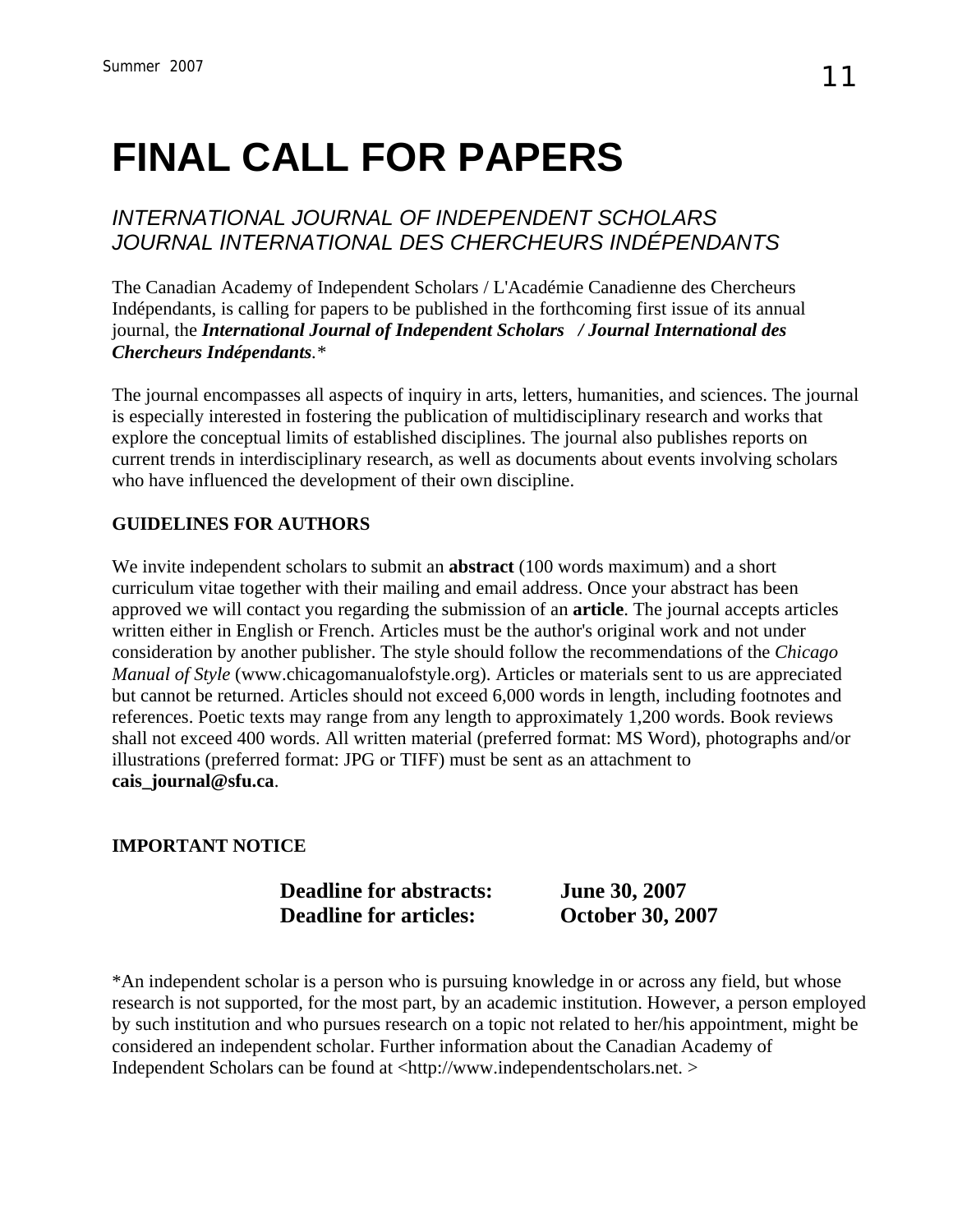## **Indy Times: Affiliate Liaison's Corner**



 *By Mahala Yates Stripling*

Indy Colleagues,

This column is dedicated to highlighting newsworthy affiliate people and events. Please send your news to Mahala Yates Stripling, email: <[DrRhetoric@aol.com](mailto:DrRhetoric@aol.com)>, or mail to 5121 Sealands Lane, Ft. Worth, TX 76116. Here is what our affiliates have been up to.

## *impressive scholars*.—Kati Lynn *The San Diego Independent Scholars*

### **SDIS TURNS 25: LOOKIN' GOOD**

Conviviality and Scholarship go hand in hand.

Thirty-three independent scholars and their guests celebrated "SDIS  $@25$ ," the  $25<sup>th</sup>$ anniversary of the San Diego Independent Scholars, at the La Jolla Woman's Club on April 22, 2007. We enjoyed wine and appetizers on the verandah and a buffet



Founders Mary Stroll and Aline Hornaday

lunch from Café Athena in the garden room. Our guests added to the celebration with their good wishes. Katalin Kádár Lynn, Vice President and Membership Chair of the NCIS, read a letter of congratulations from NCIS President, Janet Wasserman, who noted with appreciation that a conference in 1986 sponsored by SDIS

*I enjoyed this gracious, collegial group of* 

helped lay the groundwork for the national organization. [See DeLacy's history on SDIS at [www.ncis.org](http://www.ncis.org/).] Georgia Wright from the Institute for Historical Study (Berkeley) thanked members for collecting and delivering carloads of goods when her house burned down in the Oakland fires. Stanley Chodorow, who supported the fledgling SDIS when he was Dean at the University of California, San Diego, spoke briefly and thoughtfully on "The Importance of Independent Scholarship," noting that being "dependent" on each other was sometimes the key to success. We all toasted SDIS's past achievements, its present activities, and its future!

—Cathy Blecki, SDIS President

- Recent speakers at SDIS meetings are: Australian Sandra Joss on "Beyond the Dreamings: Becoming Aboriginal in an Urban Art World"; Sharon Darrough on "Refugees: Worldwide and Here in San Diego."
- Editor's Note*: For more information on the SDIS, see "San Diego Independent Scholars Celebrate 25 Years" on page 14 and "Scholars Beyond University Walls" on page 22.*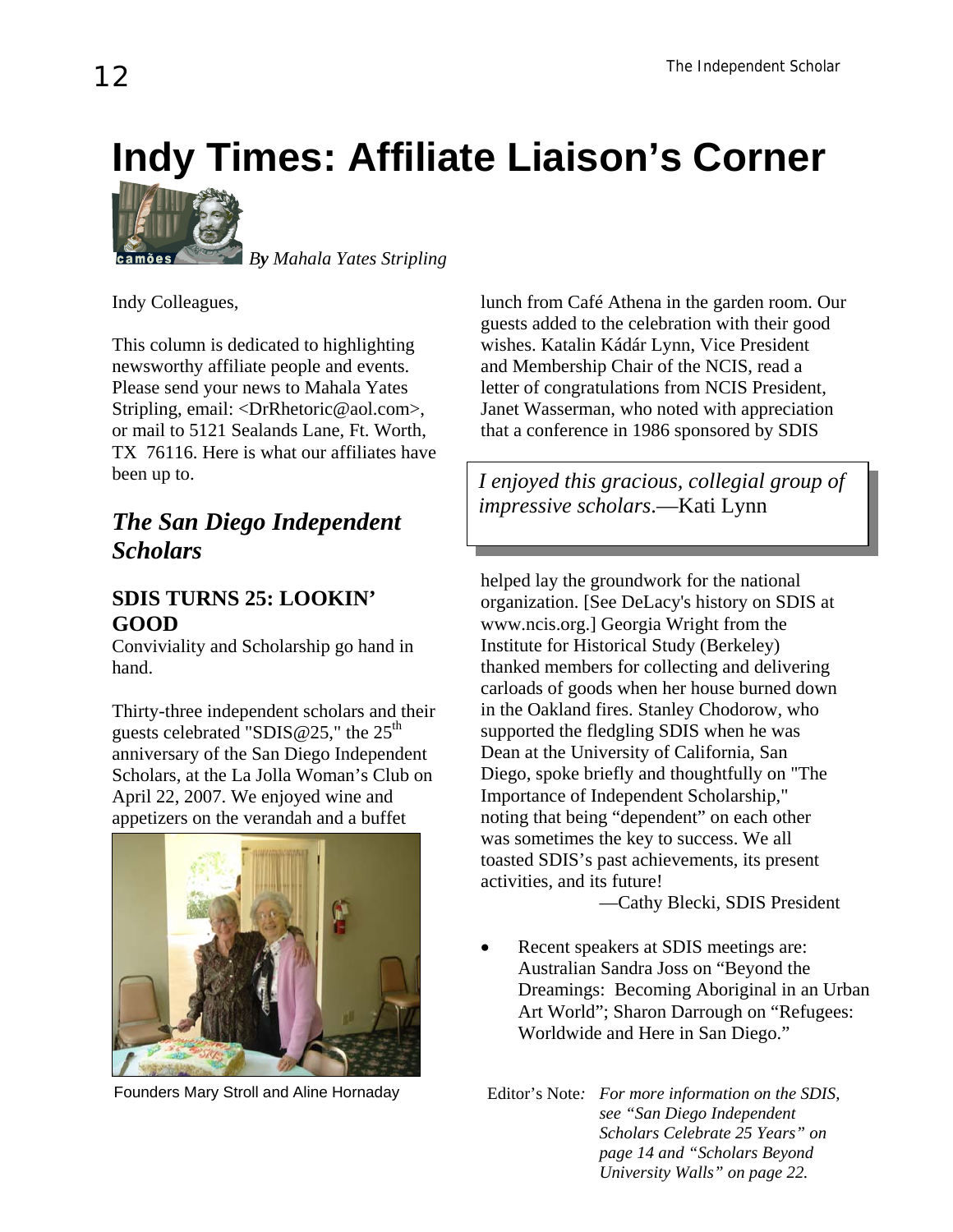## *The Northwest Independent Scholars Association*

Author Dick Etulain, Professor Emeritus of History at the University of New Mexico and the son of a Basque immigrant livestockman, explained that he was faced with challenges over the five years it took him to research and write *Beyond the Missouri: The Story of the American West* (University of New Mexico Press, 2006). In particular, writing a "crossover" book for a general and academic audience while still maintaining its broad scope was important to him. Other books by this prolific author include *Conversations with Wallace Stegner* (1983, 1996), *The American West: A Twentieth-Century History* (with Michael P. Malone, 1989), *Telling Western Stories: From Buffalo Bill to Larry McMurtry* (1999) and many others.

## *The Institute for Historical Study*

In its Biography Writers group, Autumn Stanley, who had just finished *More Hell and Fewer Dahlias* on Charlotte Smith, presented her last piece to the group—the Introduction—asking how well it pulled the readers in; that is, did it establish that all important sense of overture to the subject? The Readers of Medieval History group presented and discussed *Travels with a Medieval Queen* by Mary Taylor Simeti. The History-Play Readers group became engaged in Gore Vidal's *An Evening with Richard Nixon* (1972), not having exhausted themselves after covering the subject of Mozart and Salieri in earlier times.

## *The Princeton Research Forum*

"Scholarship is like solving a puzzle. Perhaps the best research stretches that model, but the project that I began nearly thirty years ago fits it perfectly. The pieces have fallen into place—the last one only a few days ago." PRF President Mary Beth Lewis goes on to say in their Forum newsletter that now she faces the psychological challenge of making "a bulky manuscript" she has been working on so long readable. She looks to her community of independent scholars for support because they understand "the high wire act of doing scholarship without the net of a college or university appointment" and are "acquainted with the double-edged sword of having no deadlines. On the one hand this offers the freedom to pursue a problem to its roots, however deep or widespread. On the other, it opens up the abyss of never-ending research." She finds solace and edification from her colleagues at PRF, as she taps into their multidisciplinary knowledge.

• Recent PRF news: The Science Group discussed Harvard psychologist Daniel Gilbert's book *Stumbling on Happiness*; The Poetry Group read Jorie Graham's *Never;* The History Group discussed Lisa Jardine's *The Awful End of Prince William the Silent*; and The History Group read Patricia Tyson Stroud's *The Man Who Had Been King*.

**"You don't invent your mission; you detect it," says Victor Frankl (***Man's Search for Meaning***).** 

Today's IT tip (formula for success): **Connect your passion to the world.**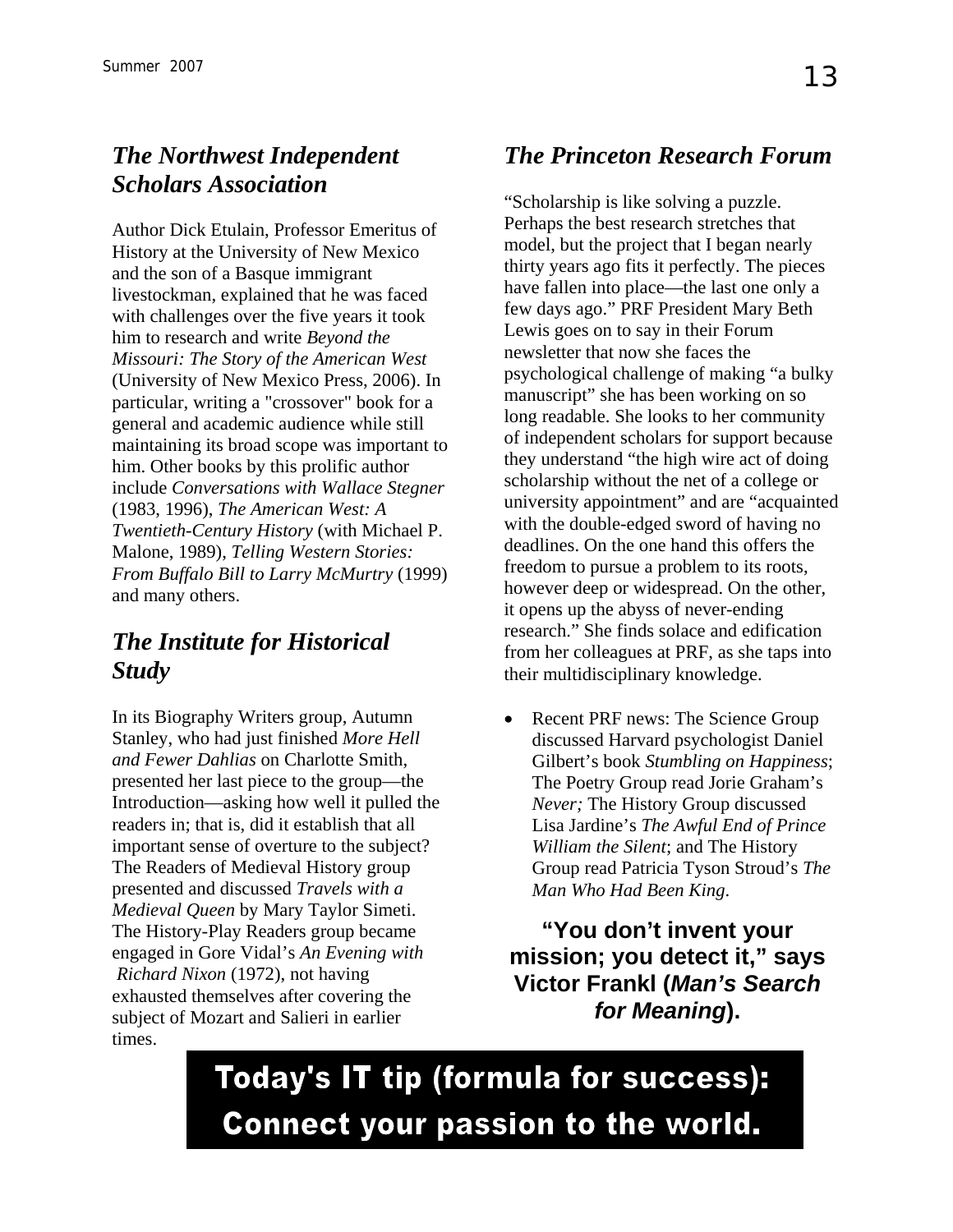## **San Diego Independent Scholars Celebrate 25 years** *By Katalin Kádár Lynn*

It was my privilege and pleasure to attend SDIS' 25th Anniversary luncheon in La Jolla, California on April 22, 2007, representing the board and the officers of NCIS at the festive event.

NCIS president Janet Wasserman could not travel from the east coast, nor could Tom Snyder, NCIS treasurer, attend, but it was a short hop down to La Jolla from San Francisco for me. I was thrilled to hear that NCIS immediate past

president Georgia Wright would also be attending, so the two of us went together. Long time SDIS board member Gerry Horwitz kindly made the airport run, picked us up at San Diego airport, and returned us to the same.

 The luncheon was held at the La Jolla Women's Club, a

charming venue with a lovely verandah near the ocean. When we arrived, the president of SDIS Catherine Blecki and her board of directors could not have made Georgia and me feel more welcome. Georgia knew many of the members and in fact, one of her reasons for attending was to personally thank SDIS for the "station wagon" full of household items that an SDIS member delivered to Georgia soon after her home was completely destroyed in the Berkeley fire.

The program of the day celebrated SDIS and its history was recounted. Dr. Stanley Chodorow, a respected medieval scholar, the former Dean of the College of Liberal Arts and Sciences at the University of California San Diego and the former provost at the University of Pennsylvania, was the keynote speaker. It was fitting that Dr. Chodorow gave the talk, as he was instrumental in SDIS being granted library privileges at UC when the organization was formed. He is a staunch supporter of independent scholars to this day and gave an insightful talk on the value of the independent scholar and the contribution



independents make to scholarly work. The

birthday cele bration culminated in a large birthday cake being wheeled in and everyone singing "Happy Birthday" to SDIS!

 It was a pleasure to attend the

celebration, to meet SDIS members and hear that they are still just as committed to independent scholarship as they were twentyfive years ago. It is fitting for us to honor SDIS at 25 as they put the independent scholar movement on the map and spearheaded the founding of the NCIS. Without them, there would be no NCIS!

 We look forward to many more years of contribution to NCIS by SDIS and its lively and interesting members and hope that many of our NCIS members will have an opportunity to meet SDIS members in person at our 2008 Conference, which we hope to hold on the west coast.

> *Katalin Kádár Lynn Vice President & Membership Chair*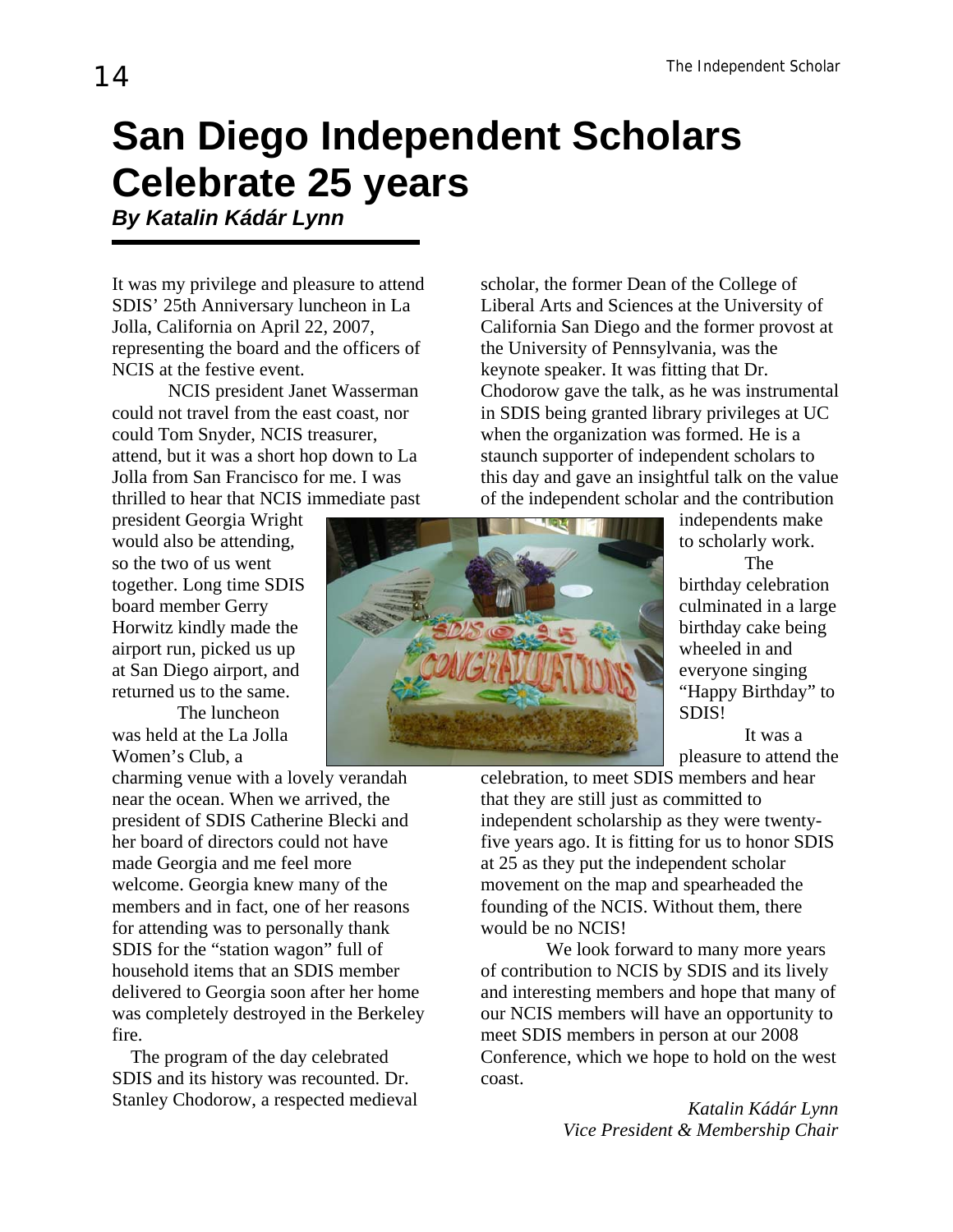

*Because new members join throughout the year, they have traditionally had to wait until the revised annual membership directory appears for their entry in directory format. Instead of making them wait, we have now increased the opportunity for new members to tell their colleagues about their work – papers, books, articles, reviews, and so on – as soon as they have joined NCIS, in this TIS new member profiles section. New members may include three bibliographic citations in their biographic information. Thereafter, any member may submit a new publication for listing in TIS, as it occurs.* The *Janet Wasserman and your analyze the strain in the Janet Wasserman* 

## **MARIE E. COTTER**

#### **35 Nowick Lane Smithtown, NY 11787-1237 thinkermmj@yahoo.com**

Marie has an M.A.T. from SUNY Stony Brook and a B.A. from Barnard, both in English, which underlines her career as a middle and high school teacher of English and creative writing. More recently, she has concentrated on providing individualized instruction for homebound students. For the past decade, she has been a production editor for the American Institute of Physics Publishing Center. As an independent scholar, she has begun to explore the rise of Christianity in Ireland with the goal of publishing in her area of research interest.

## **ELLEN D. GILBERT** 59 South Main Street

## **Lambertville, NJ 08530 edg5@columbia edu**

Ellen has a D.L.S. from Columbia University and has had a career as a librarian, archivist, and editor in academia and for non-profit educational and professional organizations. She has lectured and written extensively in her fields—the history of the book, American publishing history, and the history of libraries and librarianship. Since 1997, she has been a book reviewer in the social sciences for *Library Journal* and was a proposal consultant for a major scholarly publisher. She has chapters on the University of Toronto Press and Rutgers University Press for the forthcoming *History of University Presses in North America* from Gale.

#### **Publications**

*The House of Holt, A Documentary Volume* (*Dictionary of Literary Biography Series*)*,* Gale, 2003.

"Confidentially Speaking: American Libraries and the USA Patriot Act," *Library Philosophy & Practice*, vol. 8, no. 1, Fall 2005.

"What Women Can Do When They Put Their Minds To It": Elaine Showalter and Virago Press, *The Journal of the Rutgers University Library,* vol. 61, 2005.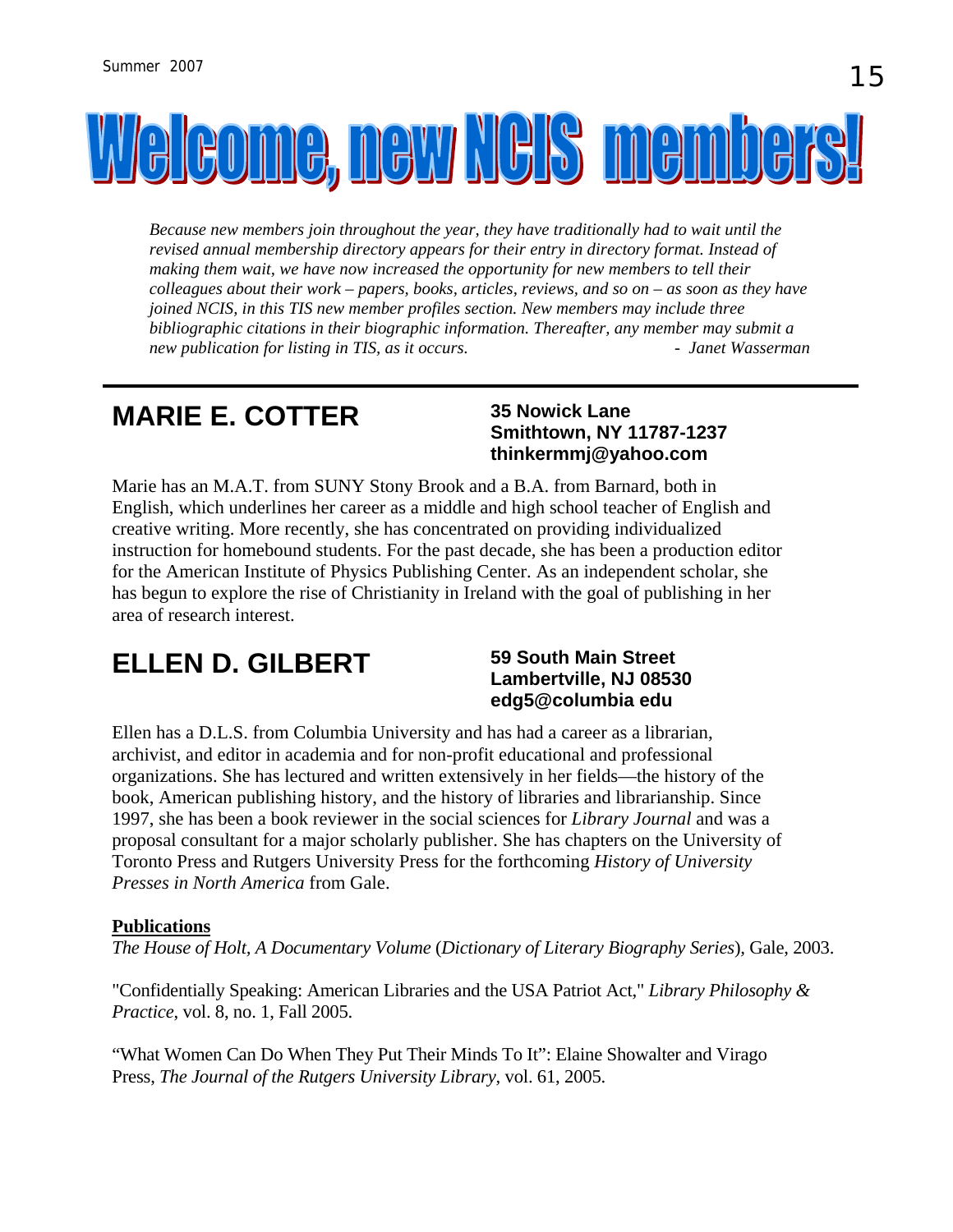## **JASON P. GRAY 179 Maple Street**

**New Haven, CT 06511 [GrayJ2@southernct.edu](mailto:GrayJ2@southernct.edu)**

## **RICHARD F. JACKSON 602 S. 3d Street**

## **Silverton, OR 97381 RICHIEJ01@aol.com**

With undergraduate and graduate degrees in theology and philosophy, Richard is a Ph.D. candidate at Columbia Evangelical Seminary while also studying at Glendale University. His research area is the idea of reincarnation and its unstable relationship to historic Christianity.

## **DAVID A. KEITH 933 South Haven Place**

## **South Haven, MI 49090 david\_keith2000@yahoo.com**

David has an M.A. in Philosophy and an M.A. in Educational Leadership from Western Michigan University. He currently teaches philosophy and ethics at Siena Heights University in Michigan and runs a multifaceted website on the humanities called the Synopsis Society at <www.iwebfolio.com/public/david\_keith2000>.

## **CAROL S. MATTHEWS**

#### **157 Brightwater Drive Annapolis, MD 21401-4556 myrkvith@yahoo.com**

Carol has a Ph.D. in American Studies from University of Kansas in which she continued her undergraduate and graduate interests in religion and cultural theory, popular culture, and racegender theory. She has taught, presented papers and published in these areas, which also include her current research on  $19<sup>th</sup>$  and  $20<sup>th</sup>$  century sectarian/alternative religious texts and American religious history. She expects to see two new books published in 2008 as well as having an article and a paper in progress for next year.

#### **Publications**

*New Religious Movements: Young Adult Reader*, Chelsea House Publishing, 2005.

"Wovoka and Drew Noble Ali: Prophetic Revelation, Trans-Identities and Antinationalism," in W. Burszta et al.,eds., *Nationalisms Across the Globe*, Poznan: Wyzsza Szkola Nauk Humanistycznych i Dziennikwarstwa (School of Humanities and Journalism), 2007.

"The Master Race and the Family of Light: Conflict, Spiritual Purification and Bio-Political Agendas in JJ Hurtak's 'Key of Knowledge'," *Cyberproceedings*, 2004 International Conference, Center for Studies on New Religions, at Baylor University, 2004. <www.cesnur.org>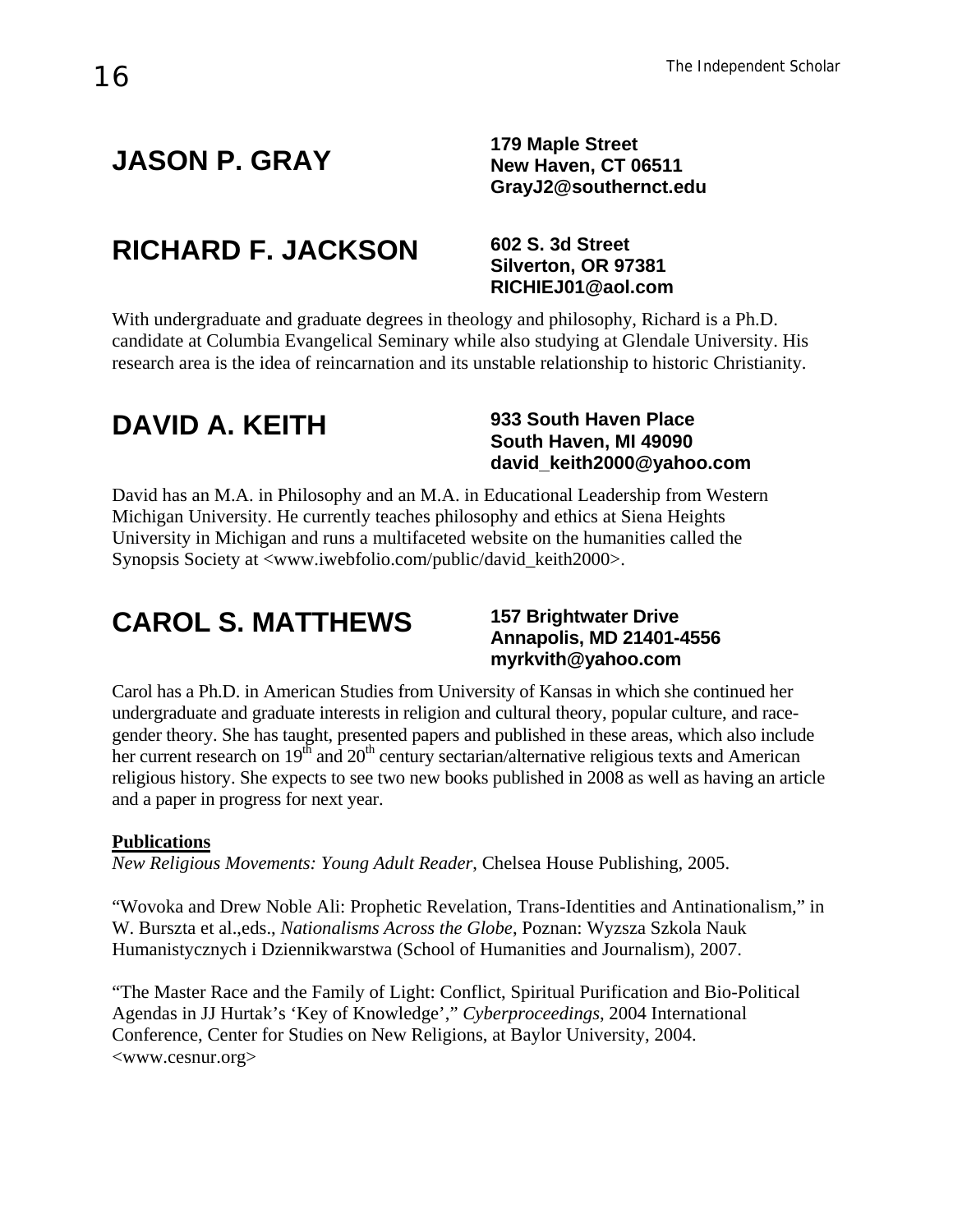## **JOANNA M. STRAUGHN 1731 S. 1700 E. #B**

## **Salt Lake City, UT 84108 joanna.straughn@soc.utah.edu**

Joanna has an M.F.A. in English from University of Utah where she currently teaches. Her research areas include poet/poetics, and comparative studies in poetry, especially romanticism and the British, American, German, and French modern movements. She has lectured on poetry and on the novel and given poetry readings. She was Poet in Residence at the Kimmel Harding Nelson Center for the Arts in Nebraska.

#### **Publications**

*Instinct: Poems*, Bright Hills Press, 2006.

"Fragments of Perfection," *Ellipsis Magazine*, 2006.

*Hermitage: Poems*, Master's Thesis, University of Utah, 2002.

## **COSETTE H. THOMPSON 1190 West Circulo del Sur**

## **Green Valley, AZ 85614 [cthompson9418@msn.com](mailto:cthompson9418@msn.com)**

Cosette has a Doctorate in Comparative Literature from the University of La Sorbonne in Paris and taught French and comparative literature in France and the US. After a few years as an independent book publicist, translator, and literary agent on the West Coast, she joined the San Francisco office of Amnesty International (Western Region) and recently retired as its director although she remains at AI as a human rights consultant. Her current research area is endangered languages as a human rights issue, with selected languages for comparative study from the USA, Mexico, and western Europe.

#### **Publications**

*Symphonie déconcertante*, Paris: Édition Saint-Germain des Pres, 1980. [poetry]

*La Faufil des jours*, Paris: Édition Saint-Germain des Pres, 1979. [poetry]

*La carrière dramatique en France d'Harriet Smithson*, Paris: La Sorbonne, 1974. [Dissertation]

## **BRENDA JANVIER WILLIAMS**

**336 E. Westfield Ave. #B-7 Roselle Park, NJ 07204 [bwilliams@ucc.edu](mailto:bwilliams@ucc.edu)**

Editor's Note: *Initial bibliographic information for new members is provided in the new member profiles. For all members, subsequent lectures, courses, book reviews, essays – anything that is current or will happen soon, are very appropriate as member news items in TIS. Send your news items to the editor, < [linda-lucas@charter.net](mailto:linda-lucas@charter.net)>.*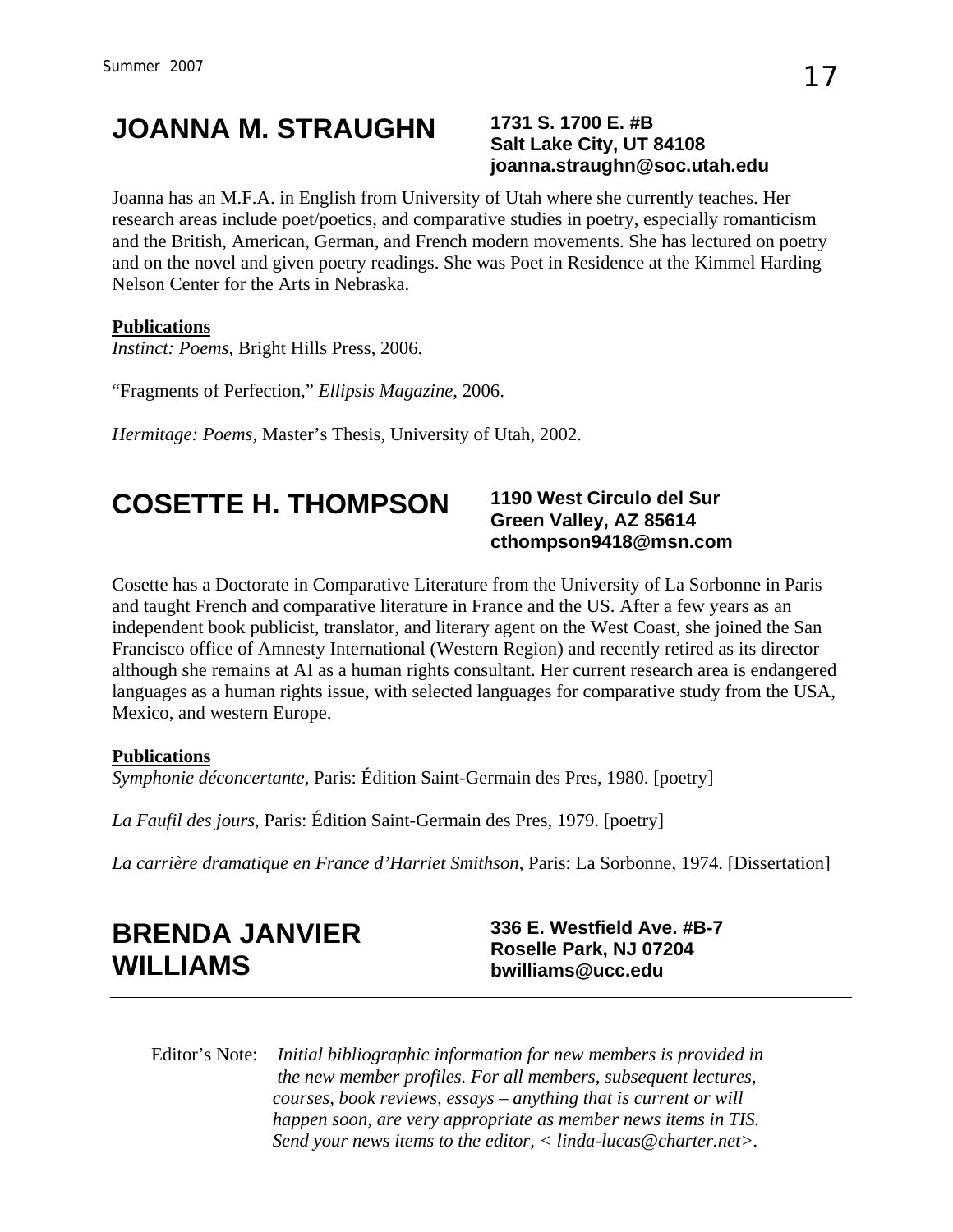## **A PASSING: S. Ruth Lubka**

*At our June 2006 national conference in Princeton I had the great pleasure of meeting and talking at length with Ruth Lubka, who was a member of the Princeton Research Forum (PRF), and who very soon after became a member of NCIS. We had maintained an e-mail conversation and had hoped to get together once again. I was informed by Ellen Gilbert of PRF that Ruth died in mid-March after her heroic battle with cancer. Ellen has kindly permitted us to reprint her tribute she sent to the PRF membership on March 22, the day Ruth died.* - *Janet Wasserman*

Dear PRF Colleagues,

Our colleague, my dear friend S. Ruth Lubka, died this morning, after a long, heroic battle with cancer. Ruth was a lawyer, an artist, a poet, and an author of children's books. After the publication of *Pupniks*, an enchanting book about the real-life adventures of two Russian female dogs named Belka and Strelka who orbited Earth in their spaceship, Sputnik 5 in 1960, Ruth was interviewed by *Something about the Author*, a biographical series about children's book writers and illustrators. She told them: "As a child, I lived in a world of *unknowable* secrets. My parents were Holocaust survivors who had come to the United States in 1947, just a year before I was born. They were determined to protect me from the dark mystery of their past. Still, I understood from a very early age that much was hidden from me, like the fate of my grandparents. The secrets of my childhood gave birth to a passion for knowing what existed

decade that followed, my passion for understanding the asked myself. 'Did they realize they were in outer space?' never be known. But they are surely something that children, even today, can delight in contemplating. As one young



beyond the world around me. And in the late 1950s and the unknown found a new, brighter  $\mathbb{R}$  focus: space exploration. Of all the space explorers of that time, four-legged, tail-wagging  $\left\| \left( \frac{1}{2} \right)^{n} \right\|$  variety. 'What did they think ?' I Although we have learned a great deal since the early day of space exploration, the answers to those questions will probably *PUPNIKS* fan wrote to me, 'I guess dogs are smarter than they

seem.' Researching, writing, and illustrating *PUPNIKS* was great fun, and I hope my book will introduce children to an important era in history, one marked by an exhilarating sense of discovery."

 Ruth was pleased to be a member of PRF. She brought her enthusiasm and originality of thought to luncheon conversations and Work-in-Progress presentations. She especially enjoyed attending the annual NCIS meeting last Spring. Her own WIP last year, on a proposed book for young adults about the Russian aeronautical pioneer Konstantin Tsiolkovsky, showed Ruth in great form as she considered the technical achievements of this prescient scientist in the context of history and (not at all surprisingly for Ruth), with particular respect to Tsiolkovsky's own humanity (he was deaf from childhood).

Ruth was smart and funny, a great teller of tales and one of the best listeners I have ever known. Thanks for everything, Ruth. – Ellen Gilbert

I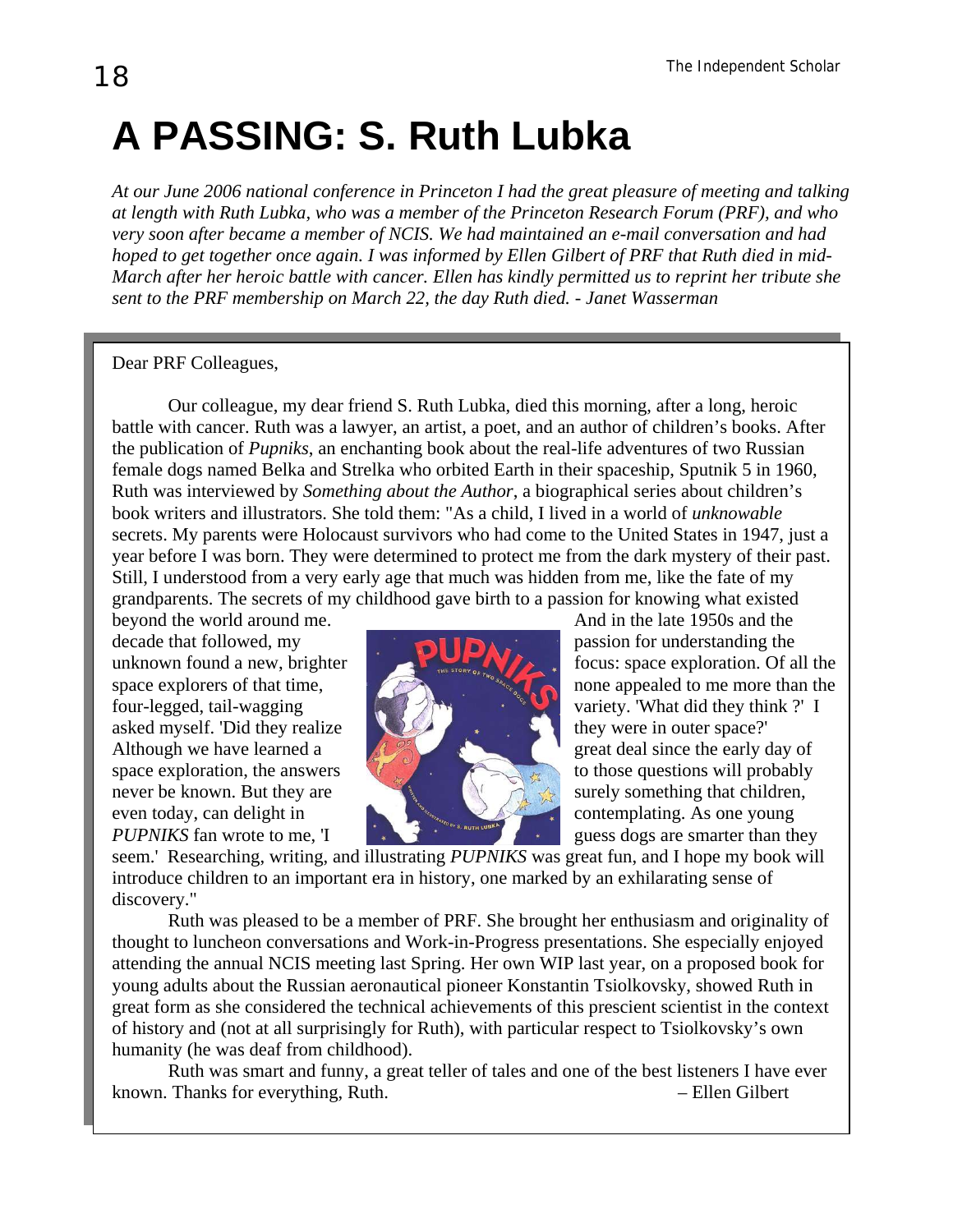## **Report on the ACLS 2007 Spring Meeting**  *By Kendra Leonard*

The American Council of Learned Societies (ACLS) met from May 10-12 in Montréal, Ontario. Topics for discussion included the American Academy of Arts and Sciences Humanities Indicators Project; open access and scholarly communication; emerging themes and methods of humanities research; the state of funding for the humanities and the NEH; and the global academy. Guest speakers included Bruce Cole, the Chairman of the NEH; and Linda Nochlin, recipient of the Charles Home Haskins Prize.

The American Academy of Arts and Sciences Humanities Indicators Project is an ongoing study of funding, projects and impact of the humanities in the United States. I have offered to provide census information from the latest NCIS survey to assist with the Project's tracking of humanities activity outside of academia.

The discussion on open access was an intense one. Representatives from the American Association of University Presses and advocates of open access both made strong statements reflecting their respective positions. The ACLS is continuing to liaise with the National Humanities Alliance Task Force on Open Access and Scholarly Communication to investigate the many possible options for member societies and their publishing endeavors. New publishing options and delivery methods will necessarily cause changes in the structures and budgeting for all involved societies. This is a topic of particular interest for NCIS as it continues to produce print newsletters and begins its journal publishing operations.

Collaboration was a major topic in the presentation and discussion of emerging themes and methods in the humanities. An increasing number of scholars are finding that to affect significant work, they are turning to work with colleagues both from their own disciplines and other disciplines. Speakers in literature, cultural and area studies, and history all testified to their use of collaboration and interdisciplinary methods and approaches in their work. NCIS members can benefit greatly from collaborative work; many are involved in interdisciplinary projects. A guide to successful collaboration for members, discussing inter-societal collaboration as well as individual collaborations, would be of great use to our members.

Bruce Cole, speaking at lunch, asserted that while funding for the NEH had been leveled out in the President's budget, initiatives in the Senate and House were working to raise that amount by an additional \$36 million. The National Humanities Alliance, represented by Jessica Jones Irons, is working now to help promote this initiative through lobbying. Cole and Irons both stressed the need for activism by scholars and the learned societies to assist in this push for greater funding.

The concept of the "global academy" was one entwined with the discussion on collaboration and interdisciplinarity and focused on the work of scholars both domestic and foreign in the humanities. Speakers addressed issues of perspective, history, and access is describing their projects and concerns. Linda Nochlin, winner of the Charles Homer Haskins Prize, also spoke on the widening of cultural borders and her experiences outside of her native sphere as driving some of her most important work in Art History.

*Continued on next page.*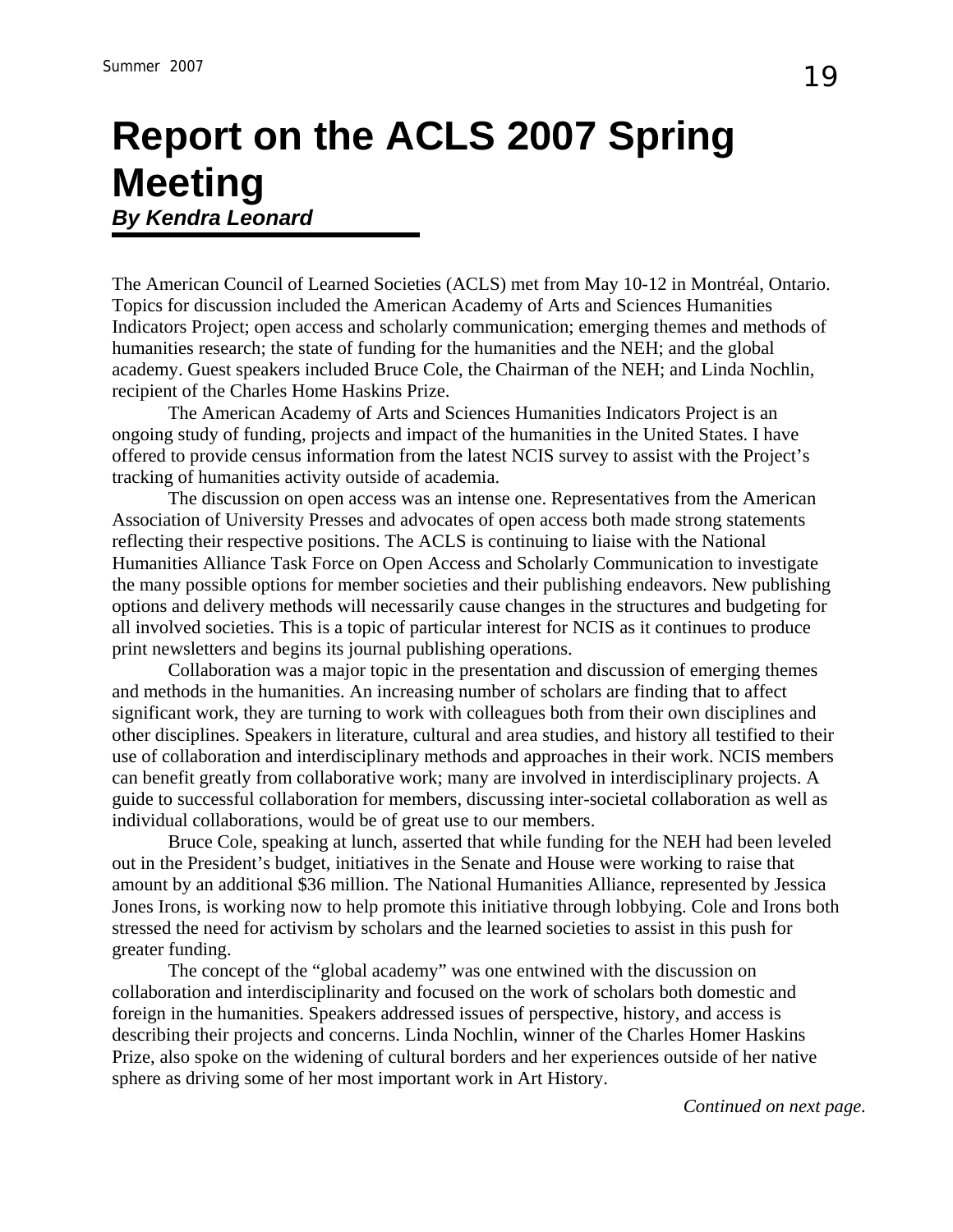#### *Report on ACLS, continued*

The last day of the meeting saw presentations from Canadian advocates for the humanities, planning meetings for the fall 2007 retreat and meeting in Salt Lake City, and a tour of the city. Montréal offers superb meeting facilities for even small groups and the costs of conferences there are often lower than in the United States, especially in the winter months, when drastic discounts are available for hotel and meeting space.

As the representative for NCIS, I found a number of society delegates and administrative officers interested in and receptive of the condition of independent scholars in their disciplines. A number of groups, including the MLA, now offer awards and/or grants and travel funding specifically for independent scholars, a clear indicator that they are recognizing independent scholars within their areas. I spoke at length with representatives from the National Communications Association, the College Art Association, and others as to how to provide members with information on NCIS and, in return, how to help our members in those fields participate in their national conferences.

The recommendations made to NCIS as a result of the 2006 fall meeting of the ACLS still stand; unfortunately, few of them have been acted upon. In light of achieving some parity with our sister societies, I hope that we will be able to accomplish many, if not all of the items on the "Action for NCIS" document this year. While other societies are cognizant of independent scholars within their ranks, the overall perception of NCIS is low and we need to correct this through well-planned and wellcommunicated action.

The next meeting of the ACLS will take place Salt Lake City, November 1-4.

## **A Bit About Bryher** *By Elizabeth Lloyd- Kimbrel*

Editor's Note: *Readers contacted Ms. Lloyd-Kimbrel for more information about Bryher in response to her article "Puttering About in the Mindfields" in the Spring 2007 issue. Ms. Lloyd-Kimbrel has provided the following addendum to her original article.* 

- Date of birth: 2 September 1894, in Margate, Kent, England. Date of death: 28 January 1983, in Burier/Vevey, Switzerland.
- Birth name: Annie Winifred [Glover] Ellerman – daughter of Hannah Glover and Sir John Reeves Ellerman, a shipping magnate and reputedly the wealthiest man in Britain. Traveled extensively as a child with her parents (who did not wed until 1908) throughout Europe, the Mediterranean, North Africa, and the Middle East.
- Legally changed her name to "Bryher," the smallest of the inhabited Isles of Scilly. Bryher had a lifelong association with and affection for the Scilly Isles, Cornwall, and Switzerland (which was her principal residence).
- Greatly influenced in her youth by the works of Jessie L. Weston, esp. Weston's work on Gawain. Initially trained as an archaeologist before turning to publishing, philanthropy, politics, and writing. Admired William Morris. Dismissed Tennyson's historical/military "inaccuracy" in *Idylls of the King.*
- Husbands: Robert McAlmon (American writer/publisher) and Kenneth Macpherson (Scottish novelist/experimental filmographer).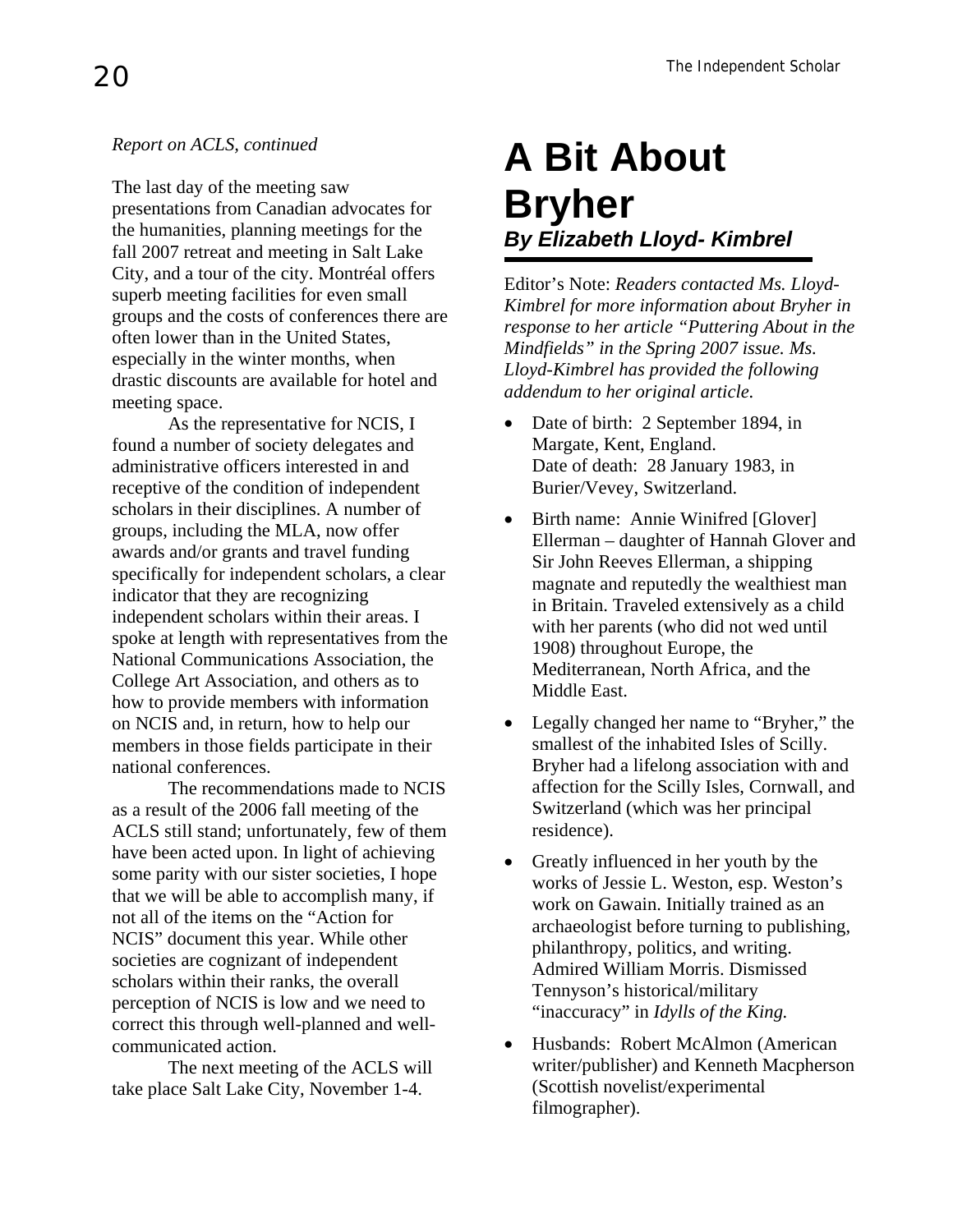- Long-time companion: H.D. (Hilda Doolittle, American Imagist poet). Bryher and Macpherson formally adopted H.D.'s daughter Perdita, whose biological father was the composer Cecil Gray (H.D.'s husband was the novelist Richard Aldington).
- Financially independent, broadly philanthropic, and multilingual. Friend, associate, and often financial supporter of many of the Paris expatriates and others in the 1920s and 1930s, including Sylvia Beach, T.S. Eliot, James Joyce, Gertrude Stein, etc., as well as 'literati' in U.S. and Britain throughout her life. Also connected to the European psychoanalytic community and movement, offering financial and moral support as well as undergoing analysis. Essentially, Bryher knew practically everybody who was or would be anybody in American and Continental literary, artistic, intellectual, and political circles.
- In 1923, Bryher and McAlmon's Parisian press, Contact Editions (financed by Bryher), published Ernest Hemingway's first book, *Three Stories & Ten Poems* in a limited edition of 300 copies. McAlmon and Hemingway were friends who later had a falling out. Contact Editions published many of the notable expatriate writers of the day.
- With second husband Macpherson and inamorata H.D., founded, financed, and edited *Close Up* (1927-1933), the first journal ever "devoted to film as art."
- In 1930, H.D., Macpherson, and Bryher made *Borderline*, an experimental, German Expressionist-influenced film featuring H.D. and Paul Robeson (in his second movie role), with Bryher in an uncredited but intriguing role as the concierge of a scruffy café/boarding-house.
- Founded, financed, and edited the 1930s-1940s literary magazine *Life and Letters Today* ("having bought enough paper to last through the war").
- During the build-up to World War II, Bryher helped over one hundred refugees escape Nazi Germany. Her home in Switzerland was the conduit until she too had to decamp to Britain via Portugal. Her vocal anti-Fascism efforts had begun in 1933.
- Bryher's books **AUTOBIOGRAPHICAL NOVELS:** *Development* (1920), *Two Selves* (1923), *Manchester* (serialized, 1935-1936)
	- **MEMOIRS:** *West* (1924), *The Heart to Artemis: A Writer's Memoir* (1962), *The Days of Mars: A Memoir, 1940-1946* (1972)
	- **POETRY:** *The Region of Lutany* (1914), *Arrow Music* (1922)
	- **NON-FICTION:** *Amy Lowell: A Critical Appreciation* (1918), *A Picture Geography for Little Children: Part One - Asia* (1925), Film *Problems of Soviet Russia* (1929), *The Light-hearted Student: I German* (1930 - grammar text)
	- **FICTION**: *Civilians* (1927 London during World War I), *Beowulf* (1948 - the London Blitz), *The Fourteenth of October* (1952 - Saxon view of 1066), *The Player's Boy* (1953 – Elizabethan/ Jacobean theatre), *Roman Wall* (1954 - 3rd century Switzerland), *Gate to the Sea* (1958 – Greek colony of Pæstum in  $4<sup>th</sup>$ century BCE Italy), *Ruan* (1960 - 6<sup>th</sup>) century Wales, Cornwall, Scilly Isles), *The Coin of Carthage* (1963 - the Punic Wars), *Visa for Avalon* (1965 – 'science fantasy'), *This January Tale* (1966 - Britain after Hastings), *The Colours of Vaud* (1969 - 18<sup>th</sup> century Switzerland)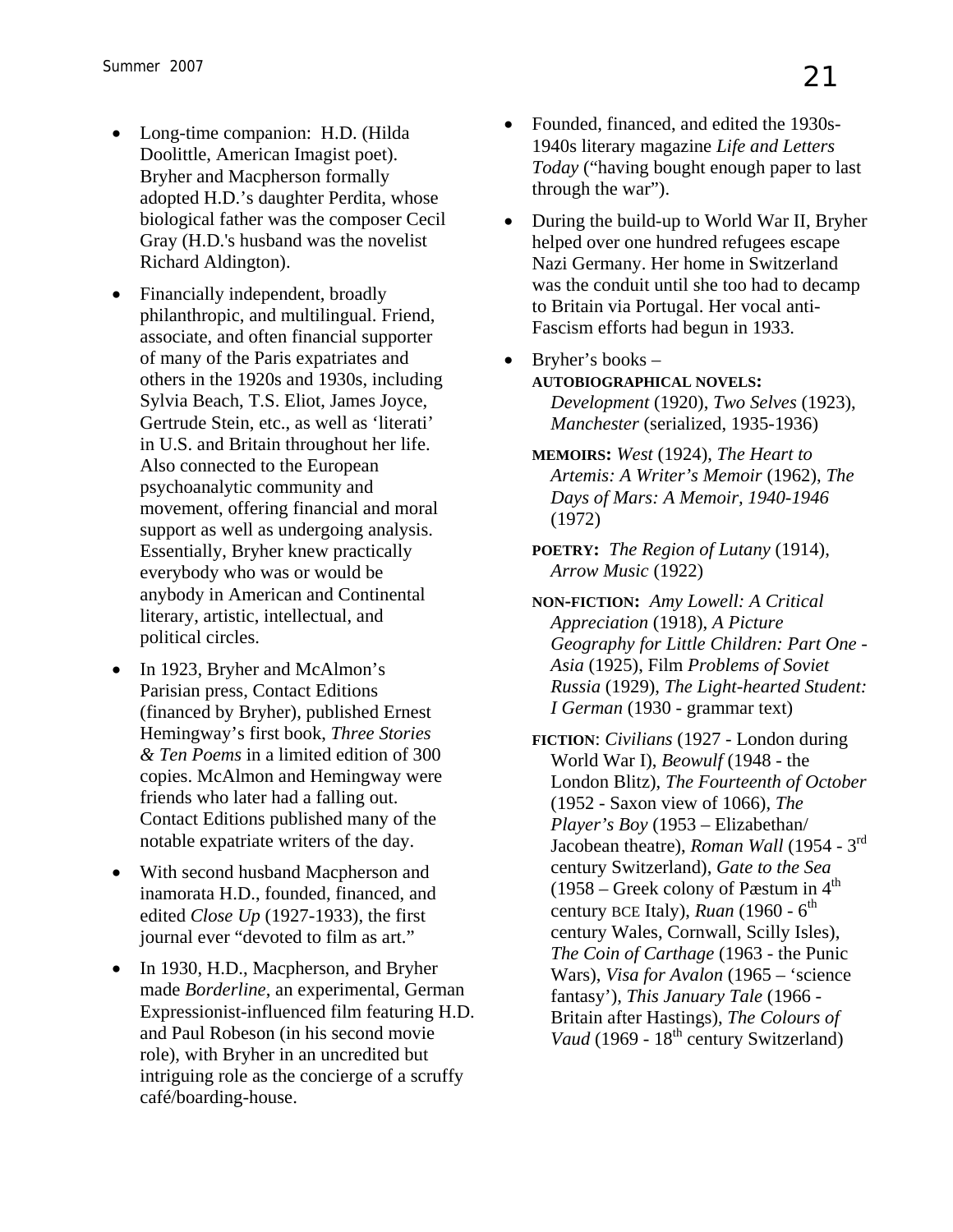## $(\cdots)$  voice of sandiego.

an independent nonprofit May 21, 2007

## **Scholars Beyond University Walls**

*San Diego's independent scholars are not dabblers - their success comes in part from being outsiders.* By Cathy Robbins

**Monday, May 21, 2007** If you think arbitrage -- trade that takes advantage of price differences between markets -- is a modern financial practice, **Aline Hornaday** knows some medieval farmers who had it down cold. In fact, they were so good at arbitrage that they blocked the emperor Charlemagne from imposing uniform weights and measures across his empire, even though his public works and political reforms laid the tracks for modern Europe.

Hornaday, an independent scholar, discovered that the farmers resisted Charlemagne's standardized measures, because they were avid arbitragers, profiting on commodity trading with uneven measures and prices. Even in the 9th Century, globalization had its wrinkles.

UCSD's Stanley Chodorow cites Hornaday's insight about medieval arbitragers as an example of what the independent scholar can bring to knowledge. Her experience as a businessperson gave Hornaday the understanding that had eluded academic scholars.

Hornaday worked for 20 years as editor and owner of the *San Diego Transcript*, which her father had acquired in the early 1900s. After the family sold the newspaper, she headed to UCSD for an undergraduate degree and never stopped, earning a doctorate under Chodorow's tutelage.

If research into millennium-old economies seems arcane, think again. Hornaday said that in the middle ages, a well-defined culture and economic culture was falling apart and a new one was taking its place. The same is happening today, with attendant barbarity and cruelty accompanying the shift in economies.

Hornaday is still going strong; she is working on a new book. (She still refers to Chodorow, a historian of medieval law, as "my teacher;" although she refuses to disclose her age, I suspect she is an octogenarian, some decades older than her mentor.)

San Diego has a bunch of people like Hornaday; a recent story in *The San Diego Union-Tribune* described Jacqueline Bacon, who has recently published a new book about the first African-American newspaper, as an independent scholar.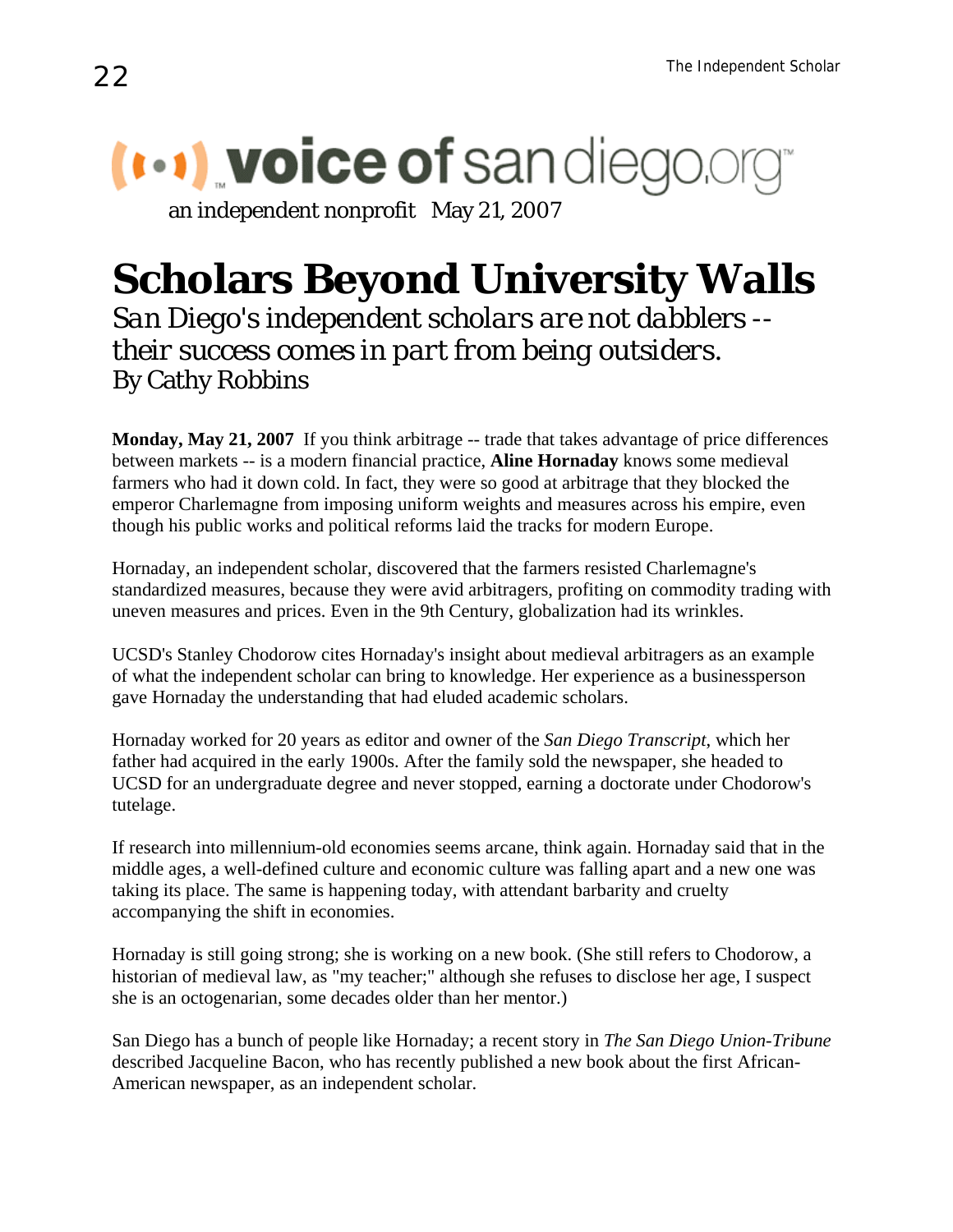About 75 of these free-wheeling intellectuals belong to San Diego Independent Scholars, which this year is celebrating its 25th anniversary. I'm one of the newer members. A quick disclaimer: I'm not a scholar in the strictest sense. My education stopped at an MA; I've never been associated with a university as a faculty member, never did academic research. I'm a plain-Jane journalist. My favorite picture of myself is interviewing a source, head bent, listening intently, taking notes. That's what I do: listen. Now, however, I've got a duly researched and footnoted book about to be published by an academic press (though in its mass trade division), so I guess I'm technically a scholar.

I found SDIS by accident, at a big cocktail party downtown that brought together alums from several schools who live in San Diego; I was in the sizeable NYU contingent. There I met Sandra Joss, an Australian native who had worked at George Washington University.

She too, is not a scholar, strictly speaking, but after 25 years of work at the World Bank, she acquired a PhD in anthropology, and then went back to her home country to do research on Australian aboriginal art, for a book in progress. I went to Sandra's talk and slide show on her subject at an SDIS meeting.

Around the room, most of the heads were white or gray, but the discussion was lively, easygoing, free of tension and rich with shared observations on aboriginal arts around the world that many had either experienced or studied.

I was hooked and joined up.

Stanley Chodorow, who helped SDIS get established, said that independent scholars are not dabblers. Rather, because of their unique position, they can make real contributions. Their success comes in part from being outsiders. They are not faculty members, so without the pressure of teaching, they can focus on research.

More importantly, the independent scholar is not subject to the academic intellectual and career imperatives, especially remaining in the mainstream of scholarly thought, without risk-taking. Finally, like Hornaday, the independent scholar can bring a perspective from life experience that advances understanding.

Still, the world of academe is important for independent scholars. When the founders approached Chodorow for help, they asked for a few basic tools: library privileges, especially borrowing and access to inter-library loans, and connections to UCSD. He felt that the university, as a public institution, had an obligation to the public, to these serious scholars, and that as an intellectual community, the university would benefit.

Library cards in hand, the independent scholars took off, working on their projects and expanding their organization's activities.

The group invites speakers for its monthly meetings. Some are members, like Victor Ramirez, an attorney, former Congressional candidate, and retired judge, who recently talked about the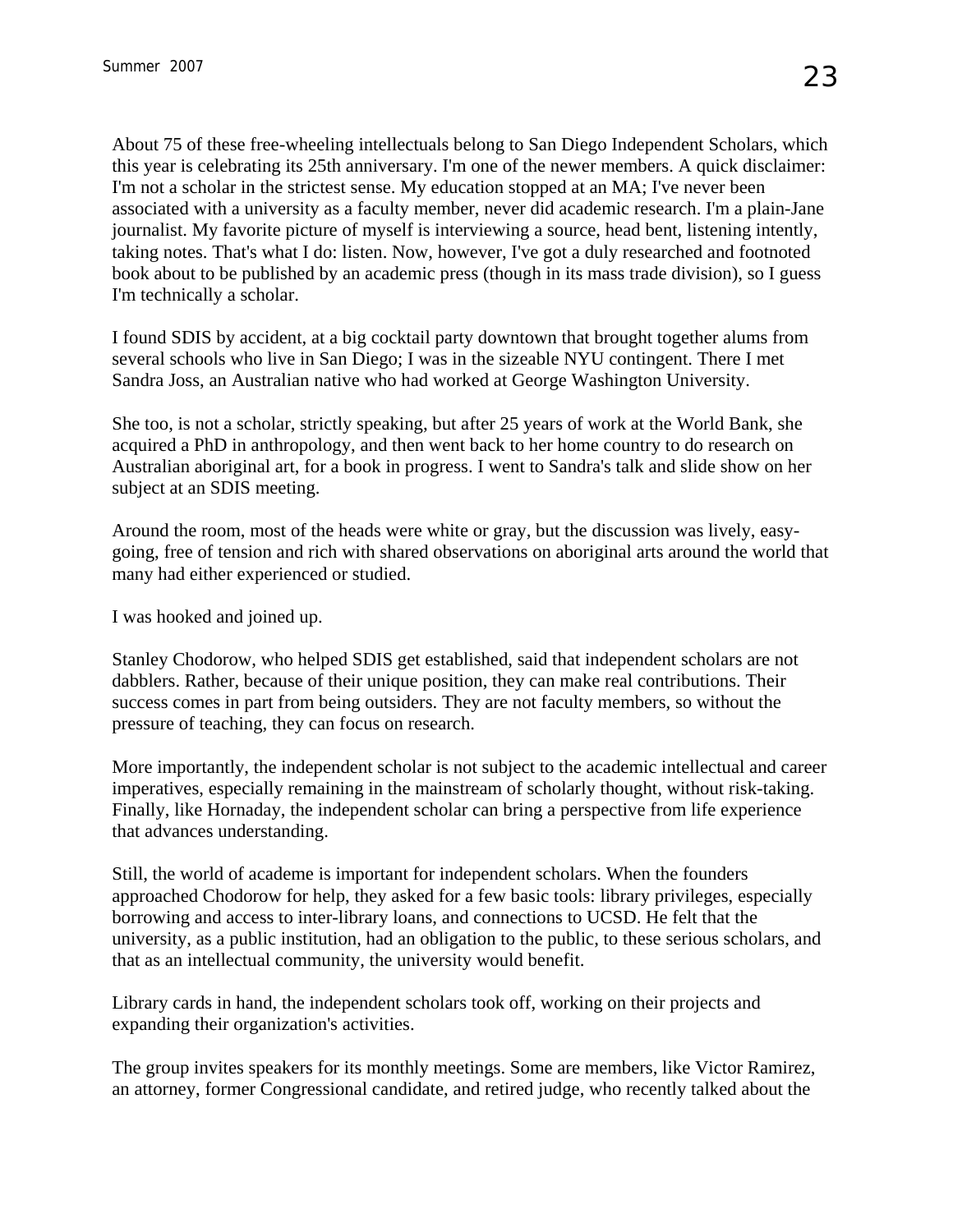SDIS has put independent scholars on the national map. In 1986, the San Diego group spearheaded a conference here that led to the formation of the National Coalition of Independent Scholars. The Coalition today has affiliates in communities across the country, such as Washington, Princeton, Raleigh/Durham, San Francisco, and New Haven -- and in Vancouver.

SDIS has several study groups. A works-in-progress group reads members' manuscript, an invaluable service. A literature group functions as a kind of book club. The Colloquy Café meets simply to talk about subjects of mutual interest.

 Beatrice Rose runs the science group, which is currently reading and talking about the brain and how it functions. They don't write books or papers, they're just still learning --for the hell of it. "We enjoy meeting, exploring each other's minds. It keeps us very happy," Rose, said.

A retired physician and professor of public health, Rose also tutors eight Pacific-rim students. She is 92, and many of the original founders are in their 80s and 90s. Joss, who is the membership chairman, said that the group is looking to recruit younger independent scholars, who, like her, are in their 50s and 60s or younger.

Conditions for independent scholars have changed. Chodorow said that many of the original members were spouses of faculty members who were well educated and wanted to continue their work but for whom career opportunities were limited. For example, Joy Frieman, one of the prime movers for SDIS arrived in San Diego from Princeton when her husband Edward was named director of the Scripps Institute. Today, career opportunities for spouses in universities and corporations are more plentiful, and they don't have the freedom for independent scholarship.

SDIS meets at 1:30 p.m. every third Saturday (except July, August and December) in Room 111A in the Chancellor's complex on the UCSD campus. Membership is open to serious researchers, although advanced degrees are not required. The group is still constructing a web site, so for more information, contact SDIS's president, Cathi Blecki, at 760-603-8930.

Cathy Robbins' book, "All Indians Do Not Live in Teepees (or Casinos)" will be published by the University of Nebraska Press. She is a freelance writer in San Diego.

Editor's Note: *"Scholars Beyond University Walls," by Cathy Robbins, was originally published by voiceofsandiego.org on May 21, 2007, and reprinted with permission. For further information, visit their web site at <[www.voiceofsandiego.org](http://www.voiceofsandiego.org/)>.*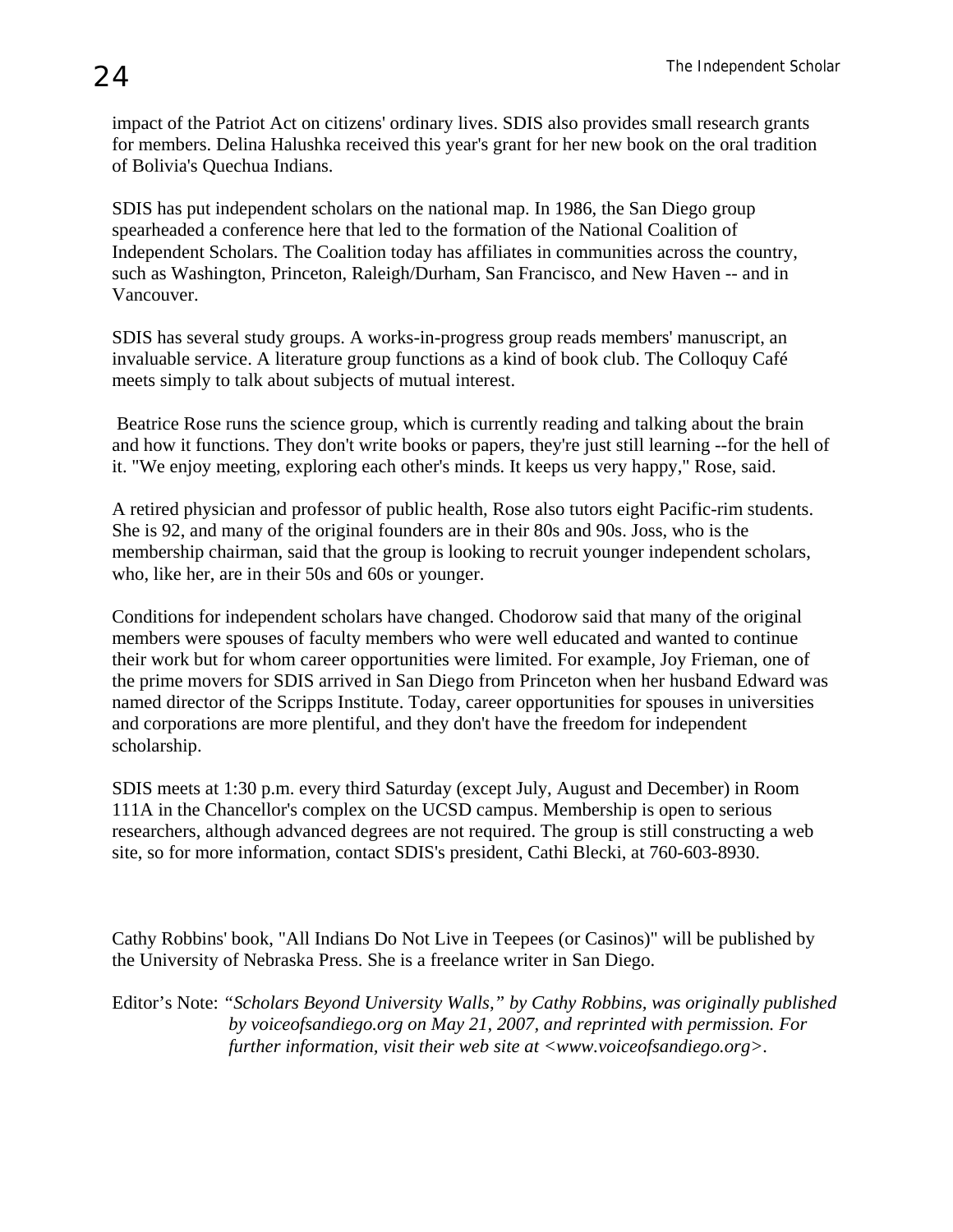## **Iscellaneous Winders & Musi**

Member **Marcella Tarozzi** has a new book of aphorisms, published in Italian. The book is entitled "*D'un tratto--Aforismi,"* which could be translated "All of a Sudden," or "In One Stroke." The publisher is Joker, from Novi Ligure (Italian), 2006.



Member **Rosemary Erickson Johnsen** has a new book published, in which she mentioned NCIS and the NCIS web site in the acknowledgements. This is one more way to get the word out about NCIS!

*Contemporary Feminist Historical Crime Fiction*  Published by Palgrave Macmillan August 2006

For more information about the book, go to <[http://www.palgrave-usa.com/catalog/product.aspx?isbn=1403972788>](http://www.palgrave-usa.com/catalog/product.aspx?isbn=1403972788).

The web site includes a brief author bio and comments of readers.

Member **Thomas M. Adams** recently presented a draft of Part III of his book *Old Regime Group.*  The book is about a group of French historians that meets in the Washington-Baltimore area.

## **Book discounts for NCIS members**

NCIS president Janet Wasserman negotiated a book discount for the Schubert Society of the USA and asked the marketing director of University of Rochester Press if she would extend the same discount to NCIS members. The marketing director agreed and forwarded a special flyer with a reference code number.

See the enclosed flyer from the publisher for complete information.

Members are encouraged to make suggestions in this vein with their publishers when their books are published.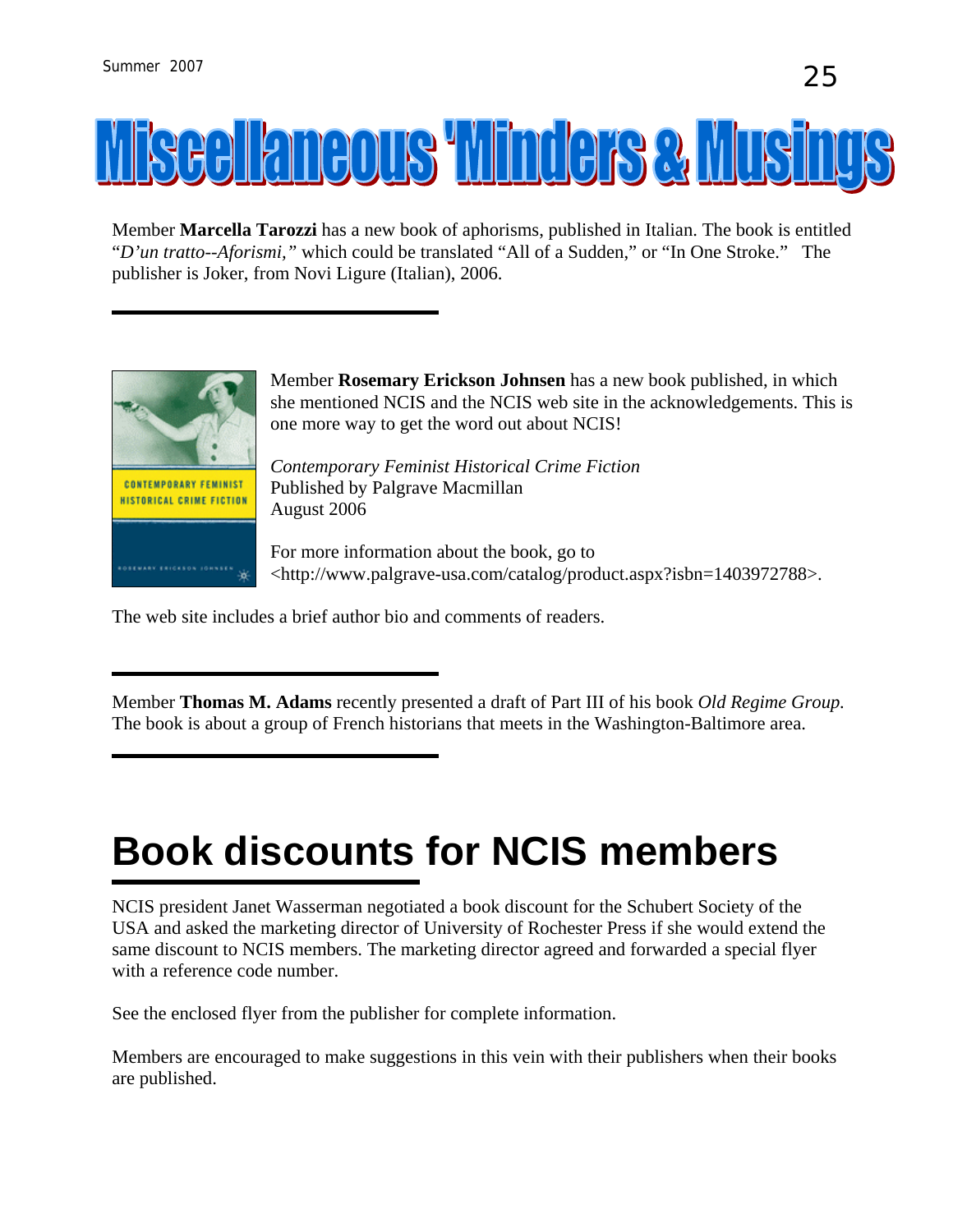## **JSTOR: Scholarly Journal Archive or Digital Cloister? AN OPEN LETTER TO JSTOR**

*The author, non-NCIS member, gave us permission to publish this letter in full. - Editor* 

#### Dear JSTOR,

As an independent scholar not currently affiliated with any academic institution, I find it deeply frustrating that one cannot even pay for access for JSTOR. The mission statement of your Mellon Foundation-funded "not-for-profit" scholarly database says you seek "to improve dramatically access to these journals." The only thing dramatic about access to JSTOR's journals is its bizarrely unnecessary lack thereof.

Why can't one access this highly valuable database with a laptop and a credit card? Why build a digitized scholarly archive, searchable via the public Internet, if access to it is controlled like some kind of top-secret database? Is this for university students and teachers only? If so, why? Is the access to online-searchable scholarship in a digital age to be reduced to only the years that one is actually affiliated with a large educational institution? What year is this: 2007 or 1007? In an age when the Internet has made it not just possible but increasingly common for independent scholars to work outside the ivory tower, JSTOR is clearly designed to lock them out. And this seems just plain wrong.

Peripatetics like Sophocles and Confucius would not be able to access JSTOR, no matter how famous they were, unless they forked over tens of thousands of dollars to officially "join" academe. Even if Sophocles and Confucius had Amex, Visa or Paypal, they would still be outside your club. The would-be self-taught Eric Hoffers of America – scholars whose very vibrancy might arise from their being outside academe – are locked out in the cold. Unless they enjoyed the luxury of being able to drive or fly miles and miles to the nearest major library or college with access. Isn't this just throwing pointless more tons of carbon into our biosphere? "It's digital, stupid!" I want to scream. Why do I have to drive somewhere to access a digital archive? (If this isn't some kind of "global warming" misdemeanor, it ought to be.)

And, in case you didn't notice, America's public libraries are not exactly keeping "working class" hours these days. The nearest JSTOR access point to me is the Mighty San Francisco Public Library, which is open on Sundays for a quaintly cosmetic four hours. Forgive me for being thick, but wasn't the digital age supposed to increase access to stuff? (I could swear I heard Bill Gates say something to this effect. Or maybe it was Captain Kirk.)

Your "mission" – not to mention the wealth of your funders – stands on the shoulders of independent educators, scholars and academic innovators who would not be welcome in your club were they alive today. Indeed, the libraries, universities and scholarly organizations that feed many of the journals in your database owe a great debt to thousands of independent educators and scholars stretching at least as far back to the Chautauqua and Lyceum movements of the 19th century, most of whom spent a great deal of their energy trying to bring educational tools and resources to the greatest number of Americans, not to lock them up behind exclusive walls.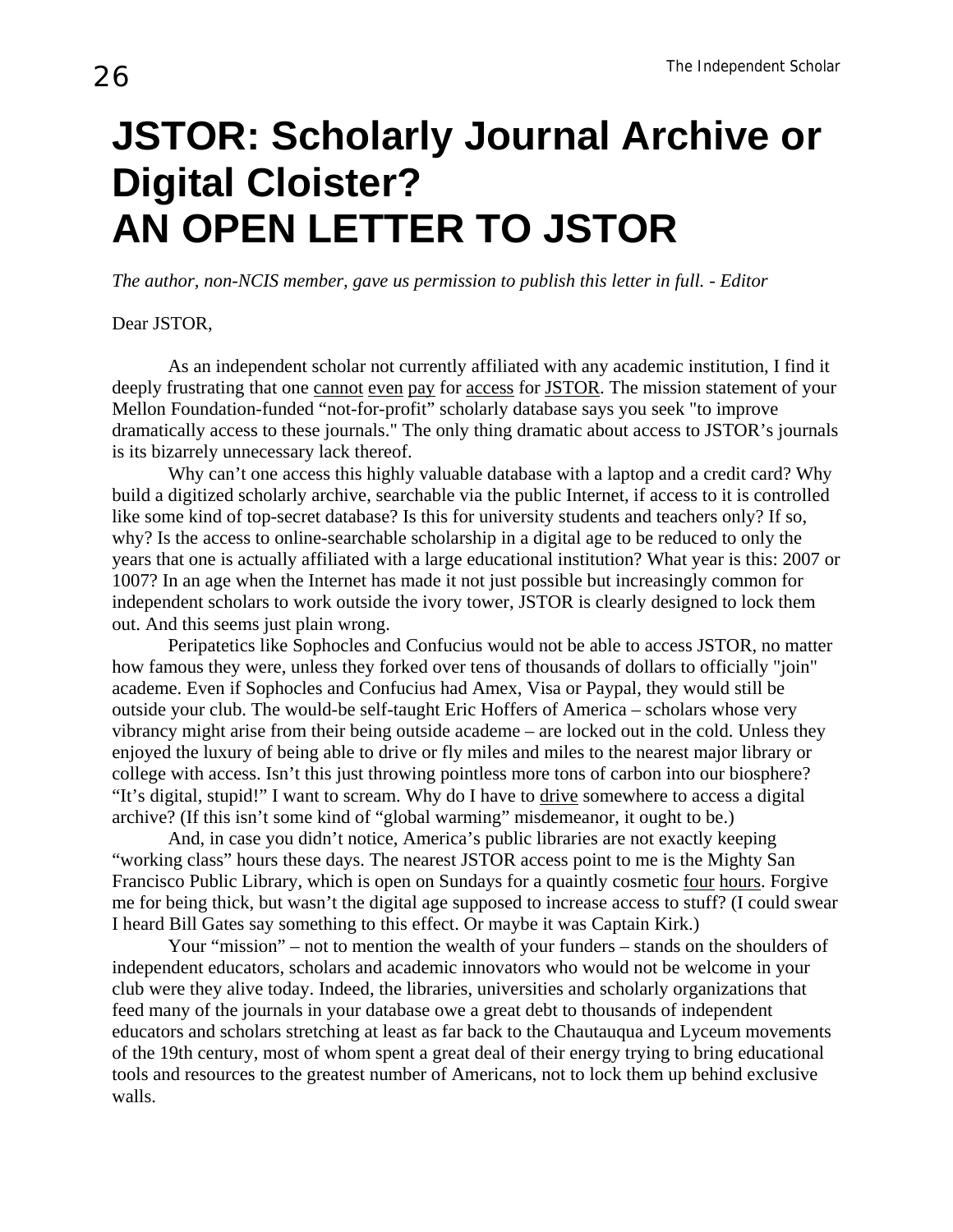#### **Forbidden Cities**

The first time I encountered JSTOR, I was in Beijing. I had just interviewed the 64-yearold writer/director Guo Baochang – a renowned and beloved cultural icon in China – about his new film, *Dream of the Bridal Chamber.* In this film, Guo was attempting to spur the reassessment – if not resurrection – of Peking Opera as a viable 21st-century art form. Mr. Guo is a Peking Opera aficionado whose love affair with this art form began in his youth, which straddled the 1949 Revolution. As a teenager, he boasted one of the most authoritative collections of Peking Opera literature and playbills in the entire city; he frequented Peking Opera performances with the same enthusiasm and obsession as some baseball-obsessed Brooklyn kid might haunt Dodgers games; his collection of Peking Opera books and paraphernalia were once so coveted by the city's leading opera gazette, they tried to pay him for his collection. Twice. He refused. (Sadly, the Cultural Revolution would soon take it all away forever.)

For the article I was writing on Mr. Guo's new film, my taped interviews with him were, of course, priceless. Since I was unfamiliar with Peking Opera, I did quite a bit of research in Chinese. Naturally, I also looked to see what scholarly materials might be available in English. I really wanted to get some critical context from Western scholars who had written about Peking Opera in English. And I anxiously looked forward to sharing the content of my interviews with any scholars I could find. After searching on Google to locate scholarly writing in American academe on the subject, I found many promising-looking results, written quite recently, and yet every single one of those articles was locked away inside JSTOR. I couldn't access them. I also tried to access a few results on MUSE. Same story. The remaining results findable through Google were garbage.

Time was short, and my deadline was only a few days away. So, I wrote JSTOR and MUSE to ask for options. The answer I received from both databases was (to paraphrase), "Sorry, but you're locked out and we cannot help you access these articles, and have no interest in helping you find an alternative solution. Have a nice day." Frankly, I was flabbergasted. Really. Imagine a big pile of flabber being gasted, and you've got a clear picture of an American writer abroad, surrounded by the digital wonders of the early twenty first century, and not able to do something as simple as pay for some kind of access to a digital library of scholarly journals in his home country.

There I was, just a wee bit north of the Forbidden City, pondering my taped interviews of this old Chinese movie director and Peking Opera aficionado, and not a single digitized scholarly article in English to talk to. JSTOR stood there, like a Great Wall, keeping Inside Scholars securely insulated from Barbarian Scholars outside the Ivory Tower. Oh, well. No big deal, right? I'm sure the Western Peking Opera scholars whose work I couldn't read wouldn't be terribly disappointed. After all, what could I possibly offer them in the way of scholarly dialogue? What intellectual profit could they possibly gain from potential access to fresh interview material with a senior Chinese artist in whose memories the greatest Peking Opera performers, composers and artists of the 20th century are still alive and well?

#### **And where is the individual in all this?**

Comically, there's a page on your site (presumably written under the influence of something better than coffee) which actually uses the phrase "individual participation." I got a good chuckle out of this entertaining little rabbit hole. In fact, it's merely a list of links to a smattering of individual journals with a suggestion that "ya go look fer it yerself!" – *sans* search,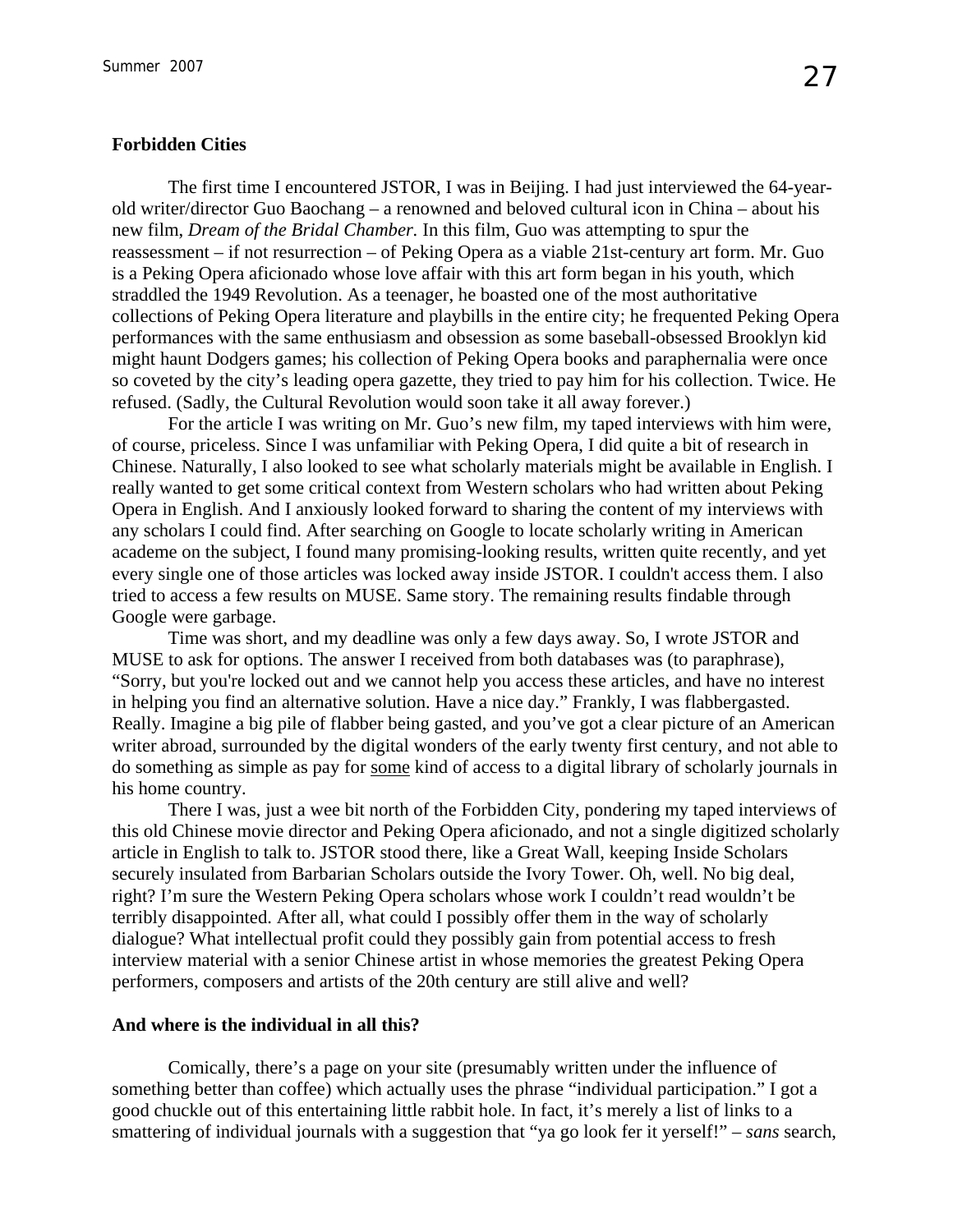*sans* comprehensiveness, *sans* any digital tools. It merely offers the nifty pre-Internet method of "guess which journal might have what you're searching for and spend time probably not finding it." Indeed, JSTOR might do us all a big favor if the "individual participation" page simply included a list of random public telephone numbers; at least this way we might actually reach a human being who could provide us succor and empathy.

#### **JSTOR'S "Theft"**

I'd like to suggest the idea that JSTOR is – via Google – stealing from "non-affiliated" searchers of scholarly articles. Stealing what? Stealing our "Search Efforts" (for lack of a better word) and benefiting from what could be viewed as a cynical tactic. Let me explain: JSTOR allows Google's public search engine to index its articles. And, because of the range of topics covered in academic/scholarly articles (which span a fairly broad spectrum of human thought and activity), JSTOR article search results increasingly come up as first-page results in Google searches on topics of scholarly interest. While this is extremely beneficial to JSTOR, it renders millions of public search results practically worthless to non-JSTOR users. (Imagine Lucy holding the football for Charlie Brown, and you've got a pretty clear picture of what JSTOR search results can feel like.)

Every time a non-JSTOR member searches on Google and gets a page of search results, he or she will naturally click on the results that seem most useful to him or her. This provides Google useful feedback, telling Google "I found this result relevant enough to my search query to click on it and try to read it." Obviously, this will affect how Google ranks search results. If it's a JSTOR result (which is increasingly the case), this person's click will result in them being directed to a page which humorously informs them, "nothing to see here." Now, in addition to being a bit like Lucy yanking the football away just before Charlie kicks it, this is just plain rude. ("You invite me up to your porch and then tell me you don't serve my kind?") And if the sucker actually gets fooled by JSTOR's nifty "individual participation" prank, it could become a full-blown exercise in futility. (Don't get me wrong. I believe that exercise is an important part of life. It's just that I'd rather take my exercise by swimming laps in a pool than drowning in swamps of digital red herrings.)

Yet, while this futile clicking is fruitless for the searcher, it is far from fruitless for JSTOR. Indeed, all those clicks create basketfuls of fruit for JSTOR. Because, before JSTOR has had a chance to tell us BE GONE, OH, UNWASHED MASSES!, you've already benefited from our hopeless clicking on those search results. Your page-rank, brand presence and advertising budget will all benefit from our naïve desire to find useful information.

At best, you're wasting a lot of people's time. At worst, your doing this knowingly, thus polluting Google search results with inaccessible results and stealing valuable time/energy from the public. I can't see any possible benefit to the greater interests of American scholarship, or to the member journals of your archive. I cannot believe the writers of that scholarship don't want their work widely read (and referenced in other scholarship), nor can I believe that those journals wouldn't benefit financially from individual memberships to JSTOR.

#### **But, wait! There's irony (maybe)!**

Now, get this: At the same time you're utilizing Google's search results to hoodwink millions of us into visiting a site we can't even pay our way into, your funder, the Mellon Foundation, has absolutely no qualms about using FREE, OPEN-SOURCE software to power its site. (Just another megawealthy foundation supporting the open source cause, I imagine.) Your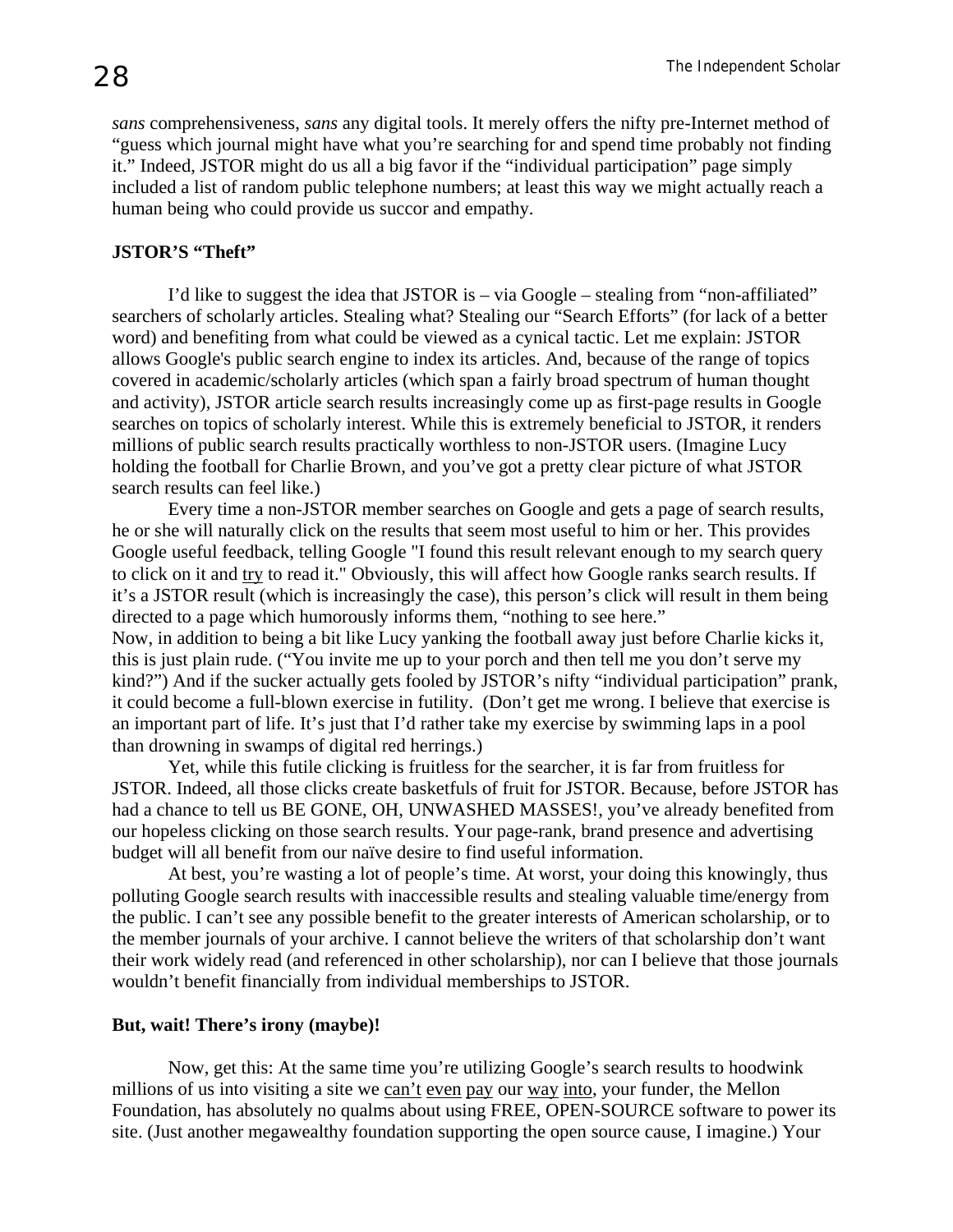"incubator" uses Plone, an open-source CMS which clearly has saved Mellon money and time on information architecture. (A quick check reveals that another proud JSTOR "affiliate" – Ithaka.org – is also using open-source Plone. I wonder how many of the journals that contribute their content to JSTOR also used open-source solutions. Probably a few.) The open-source nature of software like Plone, as you well know, means that it was developed and improved by potentially hundreds or thousands of open-source user/developers. So while JSTOR may be an elitist cloister, that certainly hasn't stopped your abbot from enjoying free drinks down at ye olde open-source tavern.

#### **Charitable donation, perhaps?**

My local library already told me it can't afford JSTOR, but when asked if a donated membership might be accepted, they said, "Yes." So, hoping against hope, perhaps JSTOR, or the Mellon Foundation, would consider donating a JSTOR membership to the San Francisco Bay Area's "Peninsula Library System." We're located in what, practically speaking, could be considered the northern panhandle of "Silicon Valley."

For many decades, our humble little libraries have helped educate many of the people who work at the same companies that helped develop so much of the gadgetry and software that made possible those databases you're keeping hidden away in crypts beneath the cloister, safe from the unruly peasantry threatening to read their contents. (Yep, it's embarrassing to say, but we here in the SF Bay Area are so impoverished we can't even afford to keep our libraries open after dark, much less afford some fancy new database full of scholarly knowledge.)

If JSTOR needs any PLS library contacts, I'd be happy to provide them to you. Otherwise, these contacts are also findable on something called the World Wide Web, an invention graciously donated by Sir Tim Berners-Lee to the world, for free, presumedly in the interests of advancing humanity's pursuit of knowledge in as democratic a manner as possible.

Sincerely,

Christopher Barden San Mateo County, California

*The letter was published at <www.stingyscholar.com/jstor.html> The author can be contacted at <chris@hutongrobot>.* 

Correction:

In the Spring 2007 *TIS* article by John Eastman, *Philosophy, Education, and the Real World: Outline of an Essay on John Dewey*, the following information is provided for clarification:

On page 6, the author cited Breisach, but omitted the reference in the bibliography, page 10. The additional reference should read:

Breisach, Ernst, *Historiography: Ancient, Medieval, & Modern.* Chicago & London: The University of Chicago Press, 1983.

On page 9, second column, second paragraph should read "Dewey belongs to the first generation of Americans during the new scientific age when most American universities were just being founded."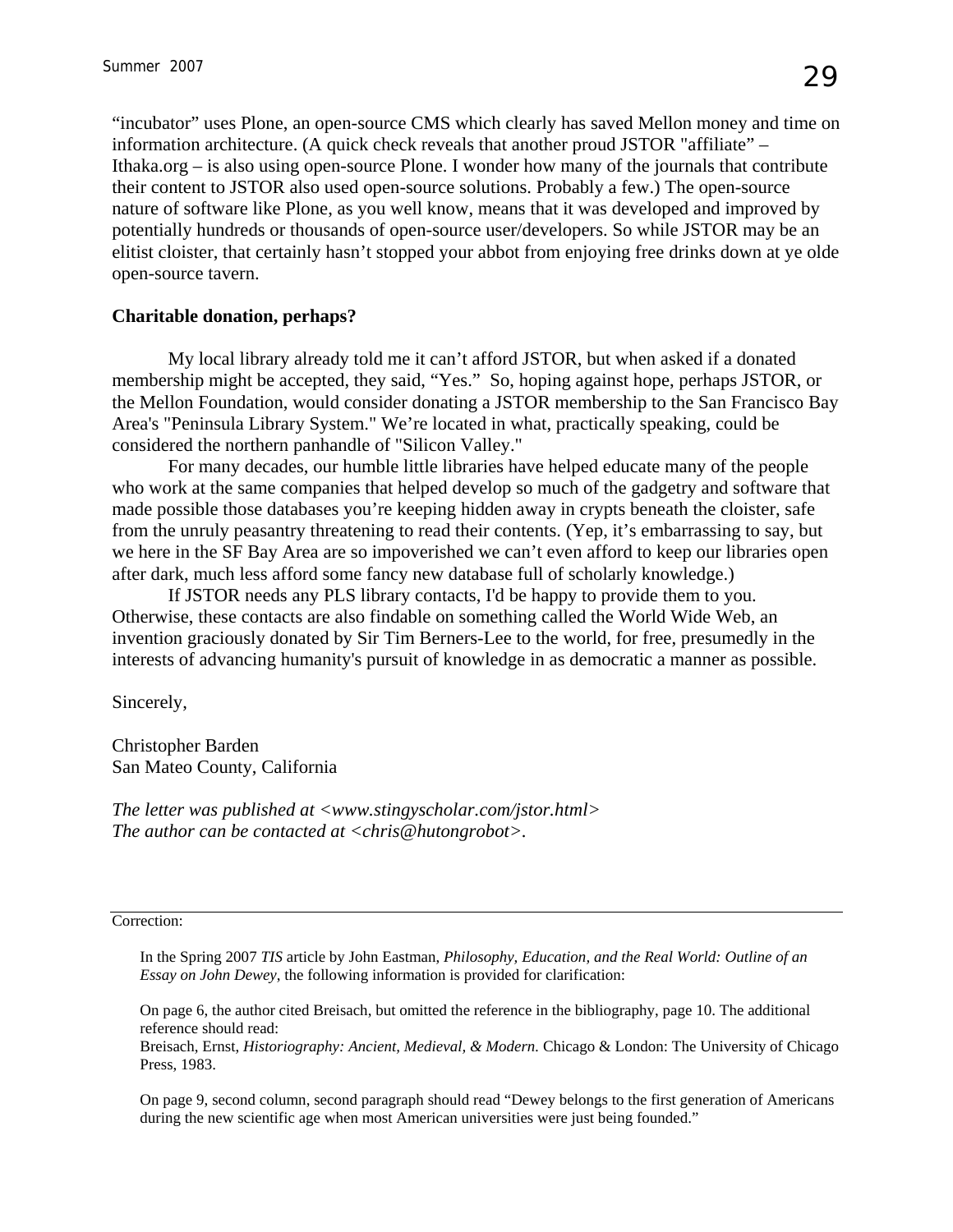## **NCIS Board Elections, 2007**

I am happy to announce the results of the election for two new members of the Board. Congratulations to **Ellen Gilbert** and **Shana Penn** as they join the Board of NCIS to begin their first term of service. To **Jo Ann Circosta** and **Elizabeth Jacoway**, we send our appreciation for their willingness to be nominated for the Board.

I send thanks to our Nominating Committee and Tellers for their time and participation: **Bill Engel, Reg Shrader, Jo Ann Circosta, Kati Lynn** and **Tom Snyder**. Jo Ann gets a special vote of thanks because in addition to her committee efforts she volunteered to run in order that we have four nominees on the ballot.

On behalf of the Board and the members, we send our warmest thanks to **Toni Carey** and **Richard Magat** as they leave the Board after years of dedicated service to NCIS. It is our hope that they continue to serve in other capacities. Their commitment to NCIS is an example for us all.

> *Janet Wasserman* June 2007

## **Interim Treasurer's Report**  *By Tom Snyder*



| Beginning balance 2007 | \$39,795.82                                           |
|------------------------|-------------------------------------------------------|
| Income to date:        | \$10,088.21 (including interest income and donations) |
| Expenses to date:      | \$6,281.35                                            |
| Balance on hand:       | \$43,603.65 (as of June 5, 2007)                      |

NCIS is fiscally sound, but it is interesting to note the balance difference between the beginning of the year and now is almost exactly made up by the generous donations of our members.

The moral of the story: our new dues structure is bringing in enough money to cover ordinary expenses to date; our donors' generosity will assure our ability to publish *TIS* for the remainder of the year.

*Tom Snyder, Treasurer*

Ι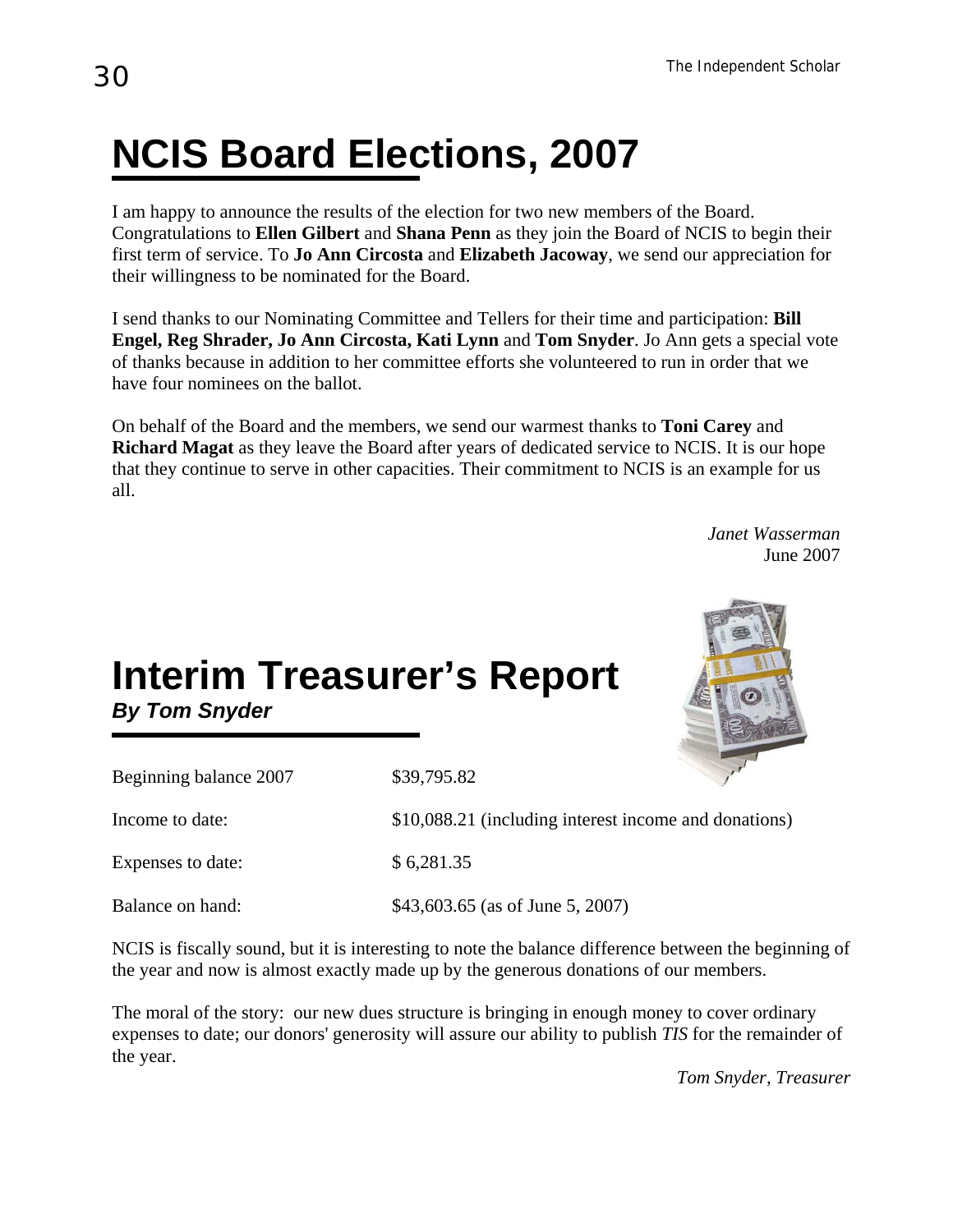## **Book Review**  *By David Sonenschein <dsonen@myway.com>*

## **Steven C. Levi,** *Midnight*

Seattle: Adventure Books, 2006. Trade paperback, 135 pages, \$9.95. ISBN 978-1-4116-9121-6. Available at [<www.adventurebooksofseattle.com>](http://www.adventurebooksofseattle.com/).



A number of NCIS Members produce, in addition to their scholarly work, creative works such as poetry, fiction, art, sculpture, film, dance, and other forms. One such example is this crime thriller by Steven C. Levi.

Paraphrasing the blurb, the worst storm to hit Alaska in a generation provides the backdrop to the plot wherein a group of mercenaries hijack missiles from a remote Air Force base. They hold a town hostage to their demands, and the short novel takes us through several crises before the somewhat unconventional ending takes place.

Levi is a wide-ranging author and researcher, and in 2005 won the Thatcher Hoffman Smith creativity award from the University of Oklahoma; more can be seen at his web site,<[www.parsnackle.com>](http://www.parsnackle.com/).

We'd like to see more creative work by NCIS members. For books, have the publisher send review copies to David Sonenschein, NCIS Book Review Editor, 1017 Ripley Ave., San Antonio, TX 78212-2708 USA. For other works, send photos and write-ups to me also at the above address, or email me at <dsonen@myway.com>.

## **Clarification on TIS book reviews**  *By David Sonenschein, NCIS Book Review Editor*

If you have published a book within the last year, do not forget to ask your publisher to send a review copy to me at 1017 Ripley Ave., San Antonio, TX 78212-2708.

Be patient, and sooner or later we'll get a review of it in *The Independent Scholar*.

When the review appears, be sure to make at least two copies and send to your publisher. This is standard professional courtesy, but it will encourage the publisher to consider you again as an author, will encourage publishers to get Independent Scholars in print, and reassure them that their books are getting noticed.